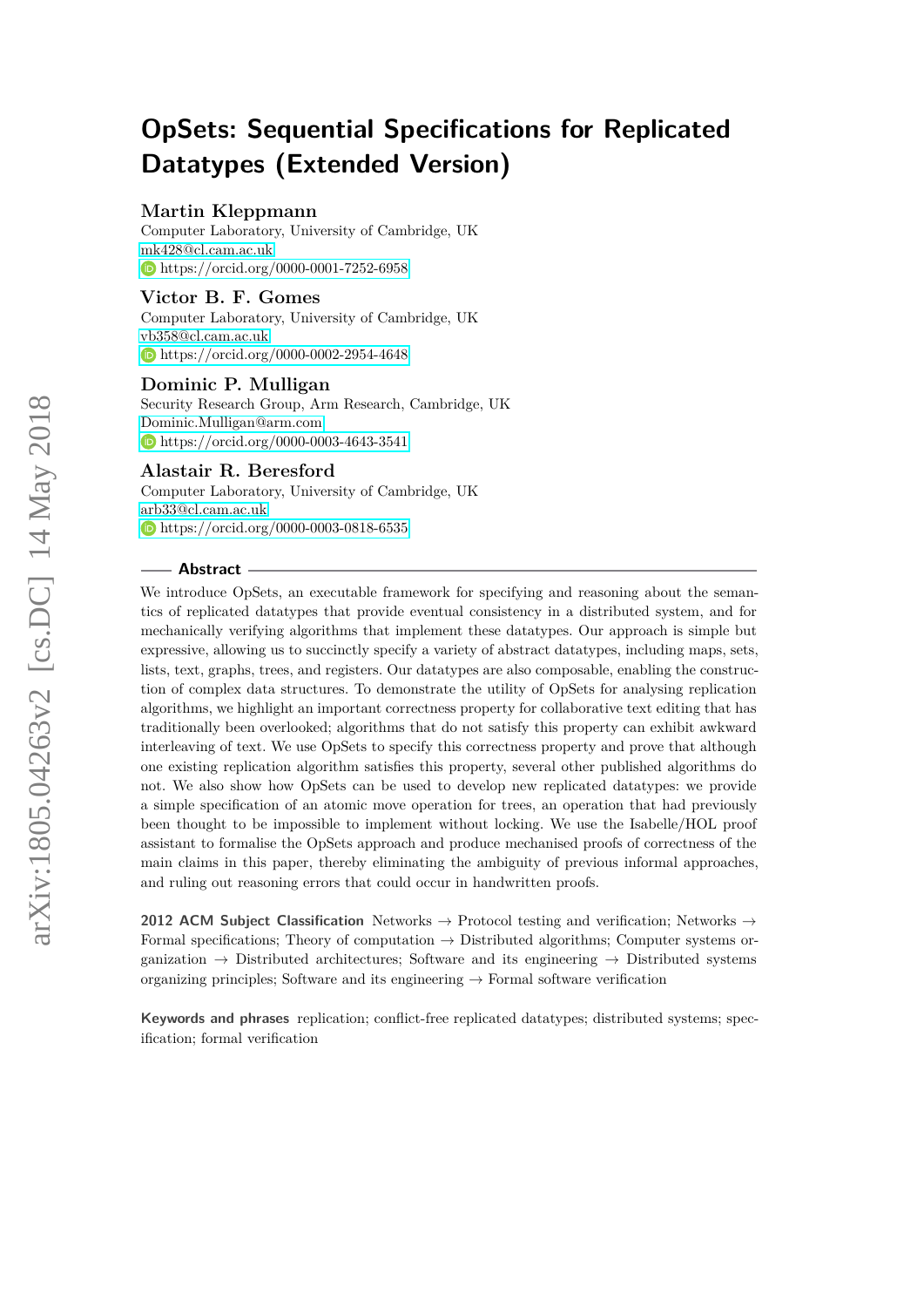#### **:2 OpSets: Sequential Specifications for Replicated Datatypes**

# **1 Introduction**

A common requirement across many distributed systems is that several nodes may concurrently access and manipulate some shared data structure. Examples include everything from journalists using their laptops to work on a shared text document to a set of web servers manipulating a common database. In doing so, it is important that the shared data satisfies certain *consistency guarantees*. For example, *strong consistency models* such as serializability [\[31\]](#page-16-0) or linearizability [\[26\]](#page-16-1) make a system behave like a single sequentially executing node, even when it is in fact replicated and concurrent. An unavoidable downside of these models is that any operation or transaction must wait for network communication before it is allowed to complete [\[13,](#page-15-0) [19\]](#page-16-2). Thus, in a system with strong consistency, a node cannot make progress while it is offline or partitioned from other nodes.

On the other hand, *eventual consistency* [\[5,](#page-15-1) [9,](#page-15-2) [56,](#page-18-0) [60\]](#page-18-1) allows each participant to modify a local copy (*replica*) of a shared data structure while offline, but its definition is very weak: *"if no new updates are made to the shared state, all nodes will eventually have the same data."* The premise *"if no new updates are made"* may never be true if the shared state is continually modified (i.e. the system is never quiescent). Moreover, nothing in the definition of eventual consistency specifies which final states are legal.

Conflict-free Replicated Data Types, or CRDTs [\[51,](#page-18-2) [52\]](#page-18-3), are abstractions for replicated state that have received significant attention in recent years (see § [6\)](#page-12-0). The primary correctness property for CRDTs is *convergence* [\[52,](#page-18-3) [21\]](#page-16-3), defined as: *"whenever any two replicas have applied the same set of updates, they are in the same state"*, even if each replica applies the updates in a different order. Convergence is a stronger property than eventual consistency, but it also fails to define what exactly the converged state should be.

In this work we introduce *Operation Sets* (or *OpSets* for short), a novel approach for specifying the semantics of replicated datatypes, and for reasoning about algorithms for concurrent data access and manipulation. We go beyond merely ensuring replica convergence: the OpSets approach is an executable specification that precisely defines the permitted states of a replica after some set of updates has been applied. Our contributions in this paper are as follows:

- $\blacksquare$  In § [2](#page-2-0) we introduce the OpSet, which provides a simple abstraction for specifying and reasoning about the consistency properties of concurrently editable data structures.
- $\Box$  On top of this abstraction, in § [3](#page-5-0) and § [5,](#page-9-0) we specify a variety of composable abstract datatypes (maps, sets, lists, text, graphs, trees, and registers), and we argue that our specifications are both simple and precise, making them a suitable tool for reasoning about replicated data.
- $\blacksquare$  In § [4](#page-7-0) we demonstrate how the OpSet abstraction can be used to reason about existing algorithms. We highlight an important correctness property for collaborative text editing that has been overlooked by prior work in this area. Our specification is, to our knowledge, the first that correctly captures this property. We then review a selection of text editing CRDTs from the literature, prove that one satisfies our specification, and identify several others that fail to satisfy our correctness property.
- $\blacksquare$  In § [5](#page-9-0) we show how the OpSet abstraction can be used to develop new replicated datatypes. In particular we describe, for the first time, how an atomic move operation can be defined for a tree CRDT. This operation can be used to move a subtree to a new position within the tree, or to rename a key in a map, or to reorder items in a list. The OpSets approach enables a simple definition of this operation that had previously been thought impossible to implement without locking [\[40,](#page-17-0) [41\]](#page-17-1).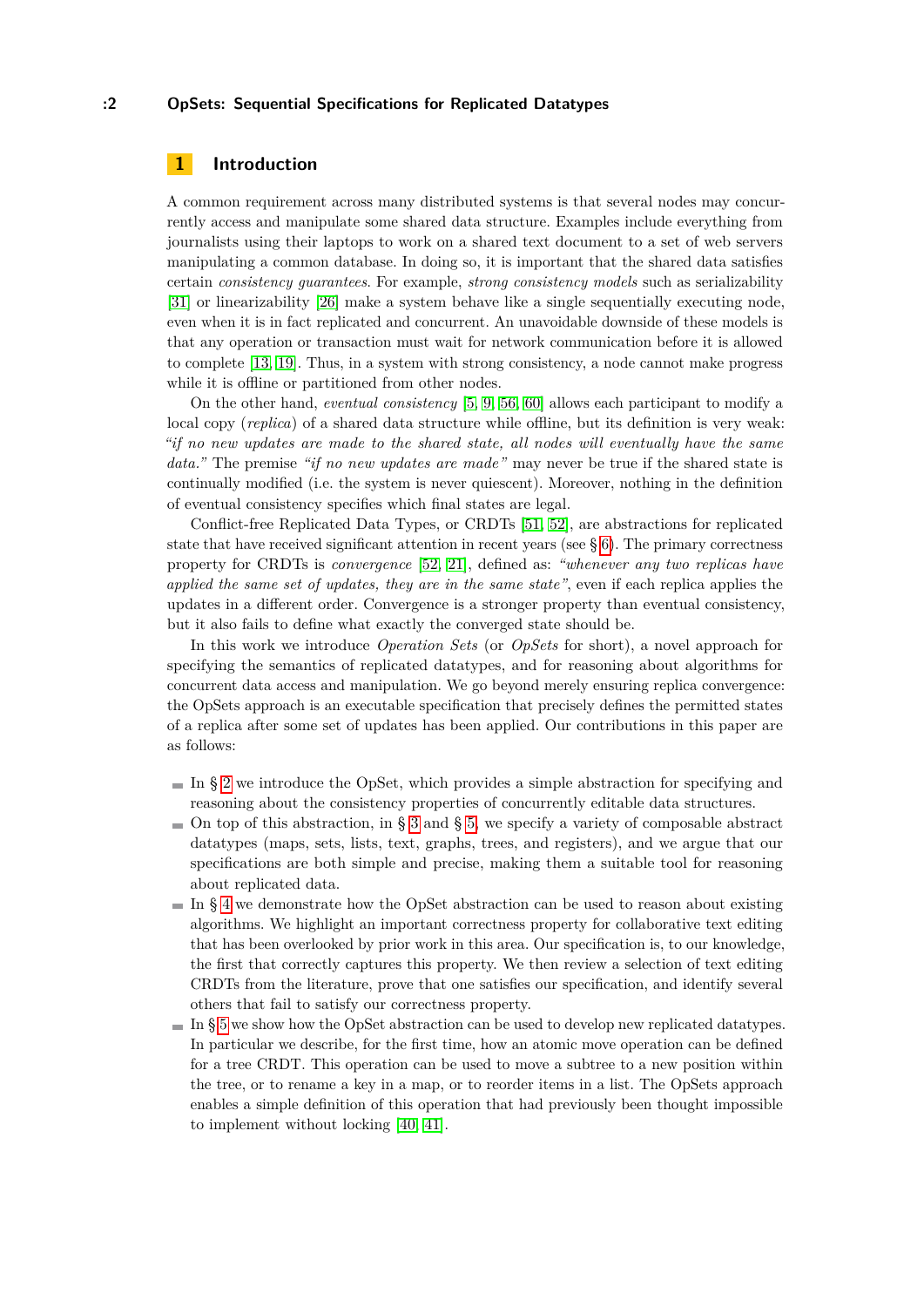#### **M. Kleppmann, V. B. F. Gomes, D. P. Mulligan, and A. R. Beresford :3**

 $\blacksquare$  Using the Isabelle/HOL proof assistant [\[64\]](#page-18-4) we formalise the OpSets approach, producing mechanised proofs of correctness of the main claims in this paper. In particular, we prove that our list specification is strictly stronger than the recent specification of collaborative text editing by Attiya et al. [\[4\]](#page-15-3). By using mechanised proofs we eliminate the ambiguity of previous informal approaches, and rule out reasoning errors that could occur in handwritten proofs. Moreover, the proof framework we have developed is reusable and can be leveraged to verify other datatypes in the future.

The appendices contain an overview of our Isabelle/HOL mechanisation, and pseudocode for the replicated datatypes discussed in this paper. The full formal proof development is published in the Isabelle Archive of Formal Proofs [\[33\]](#page-16-4).

# <span id="page-2-0"></span>**2 The OpSets Approach**

The OpSets approach is a simple abstraction for describing the consistency properties of a replicated data system. We outline the general approach in this section, before describing concrete data structures and specifications in § [3](#page-5-0) and § [5.](#page-9-0)

## <span id="page-2-1"></span>**2.1 System Model**

We assume that the system consists of a set of *nodes* connected by a *network*. These nodes concurrently access some *shared data structure*, which may be a relational database (consisting of rows in tables), a text document (a sequence of characters), a vector-graphics document (a tree of records describing graphical objects), a filesystem (a tree of directories and files), or any other kind of data structure.

New nodes can be added at any time, and the set of nodes need not be known in advance. Nodes might be mobile devices, and hence we assume that nodes are sometimes *offline*, i.e. temporarily unable to communicate with other nodes. We require that nodes can access the shared data anytime, even while offline. Thus, each node has a local copy of the shared data structure, which it can read and modify without waiting for any communication or coordination with other nodes.

Whenever a node makes a modification to that structure, it records the change as an *operation*. For example, an operation may describe an insertion at a particular position in a text document. Each node locally maintains a set of operations, the *OpSet*. Whenever a node makes a change to the shared data, it adds the corresponding operation to its OpSet, and also sends *messages* containing the operation to other nodes. Whenever a node receives a message from another node, the operation in that message is added to the recipient's local OpSet. Operations remain immutable throughout this process.

We make no assumptions about the reliability of the network: messages may be lost, duplicated, or arbitrarily reordered. Reflecting the characteristics of real networks, we assume that lost messages are retransmitted when possible (e.g. using TCP), but messages may be permanently lost due to network or node failures. Since the OpSet at each node is a monotonically growing set of operations, any two communicating nodes can merge their OpSets using the standard set union operator ∪. Set union is commutative, associative, and idempotent, ensuring that communicating nodes converge towards the same OpSet contents.

We assume that each operation has a unique identifier (ID), that new IDs can be generated by any node without communication with other nodes, and that we have a total ordering on operation IDs. These requirements can easily be met by using Lamport timestamps [\[35\]](#page-16-5) as IDs. A Lamport timestamp is a pair (*counter, nodeID*) that is constructed as follows: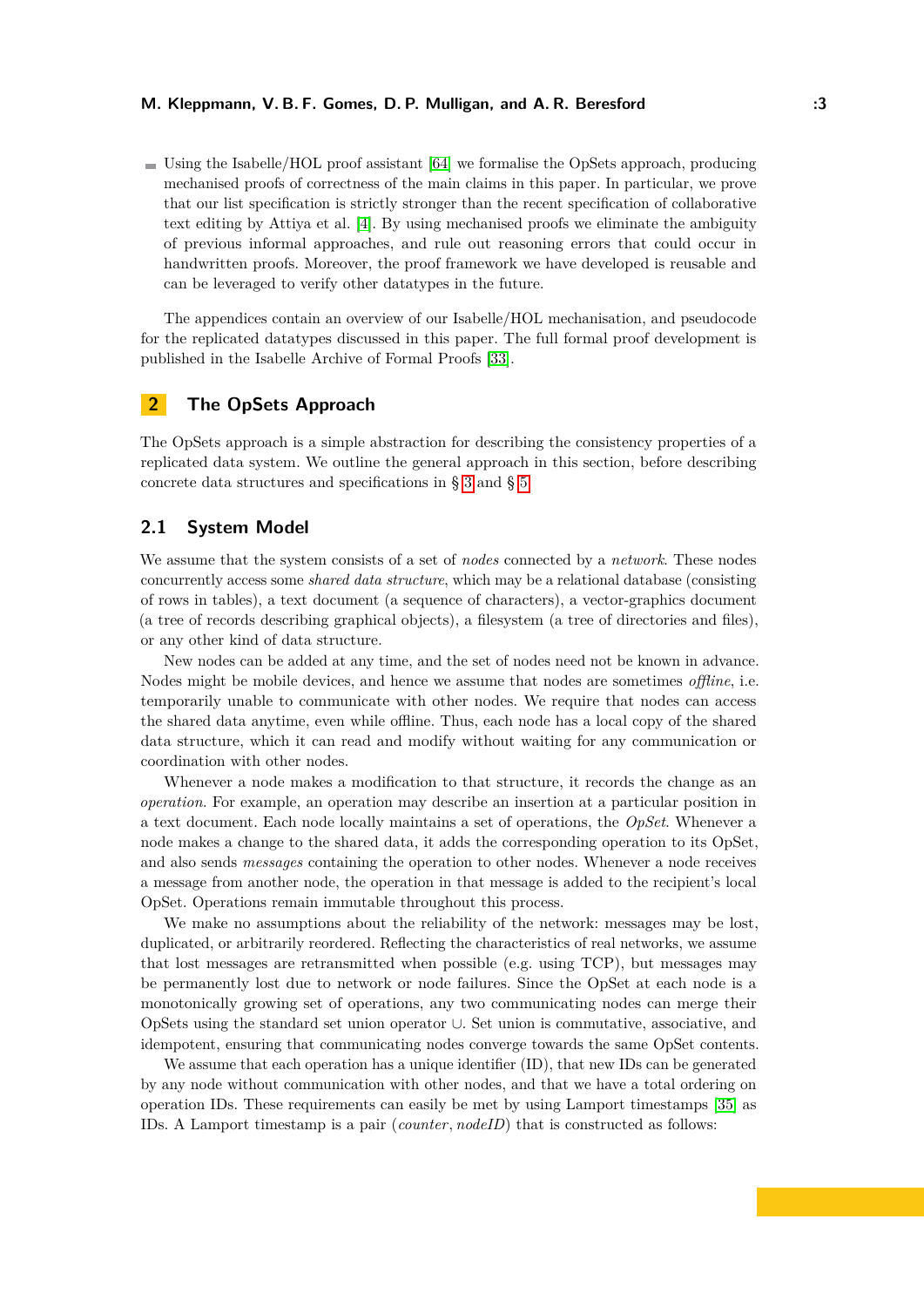#### **:4 OpSets: Sequential Specifications for Replicated Datatypes**

- *counter* is an integer. To generate a new ID, find the maximum counter of any existing operation ID in the local OpSet, and increment that number.
- $\blacksquare$  *nodeID* is a string that uniquely identifies the node generating the ID, e.g. a UUID [\[36\]](#page-16-6).

Although different nodes may generate IDs with the same counter value, each node generates IDs with strictly monotonically increasing counter values, and thus IDs are globally unique. We define the total order on IDs as being the lexicographic order:

 $(ctr_1, node_1) < (ctr_2, node_2) \iff ctr_1 < ctr_2 \lor (ctr_1 = ctr_2 \land node_1 < node_2)$ .

## <span id="page-3-0"></span>**2.2 Interpreting an OpSet**

Most definitions of operation-based CRDTs describe how a node's local state is manipulated by operations [\[51,](#page-18-2) [52\]](#page-18-3). We now depart from this convention and present an alternative formulation of replicated datatypes.

In the OpSets approach, we require that the shared data structure is never manipulated directly. Instead, we use an *interpretation function*  $\llbracket - \rrbracket$  that takes an OpSet *O* and returns the current state  $\llbracket O \rrbracket$  of the shared data structure described by the OpSet. The interpretation function is *pure*, i.e. deterministic, side-effect free, and its result depends only on *O*. All nodes in the system employ the same interpretation function.

Consequently, whenever any two nodes have the same OpSet *O*, their view of the shared data structure  $\llbracket O \rrbracket$  must also be equal. This construction trivially ensures eventual consistency: as two nodes converge towards the same OpSet contents, any data structure that is deterministically derived from the OpSet must also converge.

In principle, any deterministic function can serve as interpretation function. However, in defining the semantics of CRDTs (see § [3](#page-5-0) and § [5\)](#page-9-0), we have found it useful to specialise  $\llbracket - \rrbracket$ such that we can interpret one operation at a time.

Let the OpSet *O* be a set of pairs (*id, op*), where *id* is a unique operation identifier and *op* is an arbitrary description of the change that occurred. Assume that we have a total ordering *<* on identifiers, as explained in § [2.1.](#page-2-1) Then observe that for any OpSet there exists a unique sequence of operations, containing all operations of the OpSet in ascending order of their identifier. We can specify the semantics of each operation — that is, the effect of the operation on the OpSet interpretation — when applied in this sequential order.

Formally, we can define the interpretation  $\llbracket O \rrbracket$  of the OpSet O as follows:

$$
\begin{aligned}\n[\![\emptyset]\!] &= \mathsf{InitialState} \\
[\![O \,\cup\, \{(id,\, op)\}]\!] &= \mathsf{interp}\big[\![O]\!],\, (id,\, op)\big]\n\end{aligned}\n\text{ provided that } \forall \, (id',\, op') \in O.\, \, id' < id
$$

where interp $[S, (id, op)]$  is the interpretation of the operation  $(id, op)$  in the state *S*, and InitialState is a fixed minimal element (e.g. the empty tree, or empty list) of the replicated type described. In other words, if *S* is the result of interpreting all operations with identifiers less than *id*, then interp $[S, (id, op)]$  is the interpretation of the OpSet to which  $(id, op)$  has been added. For example, if  $id_1 < id_2 < id_3$ , we have:

$$
\begin{bmatrix}\n\left[\{(id_1, op_1), (id_2, op_2), (id_3, op_3)\}\right] =\n\end{bmatrix}
$$
\n
$$
\text{interp}\left[\text{interp}\left[\text{interp}\left[\text{InitialState}, (id_1, op_1)\right], (id_2, op_2)\right], (id_3, op_3)\right]
$$

Provided that the operation interpretation interp  $[S, (id, op)]$  is deterministic, the OpSet interpretation function  $\llbracket - \rrbracket$  is also deterministic, due to the fact that the operation order in the OpSet is unique.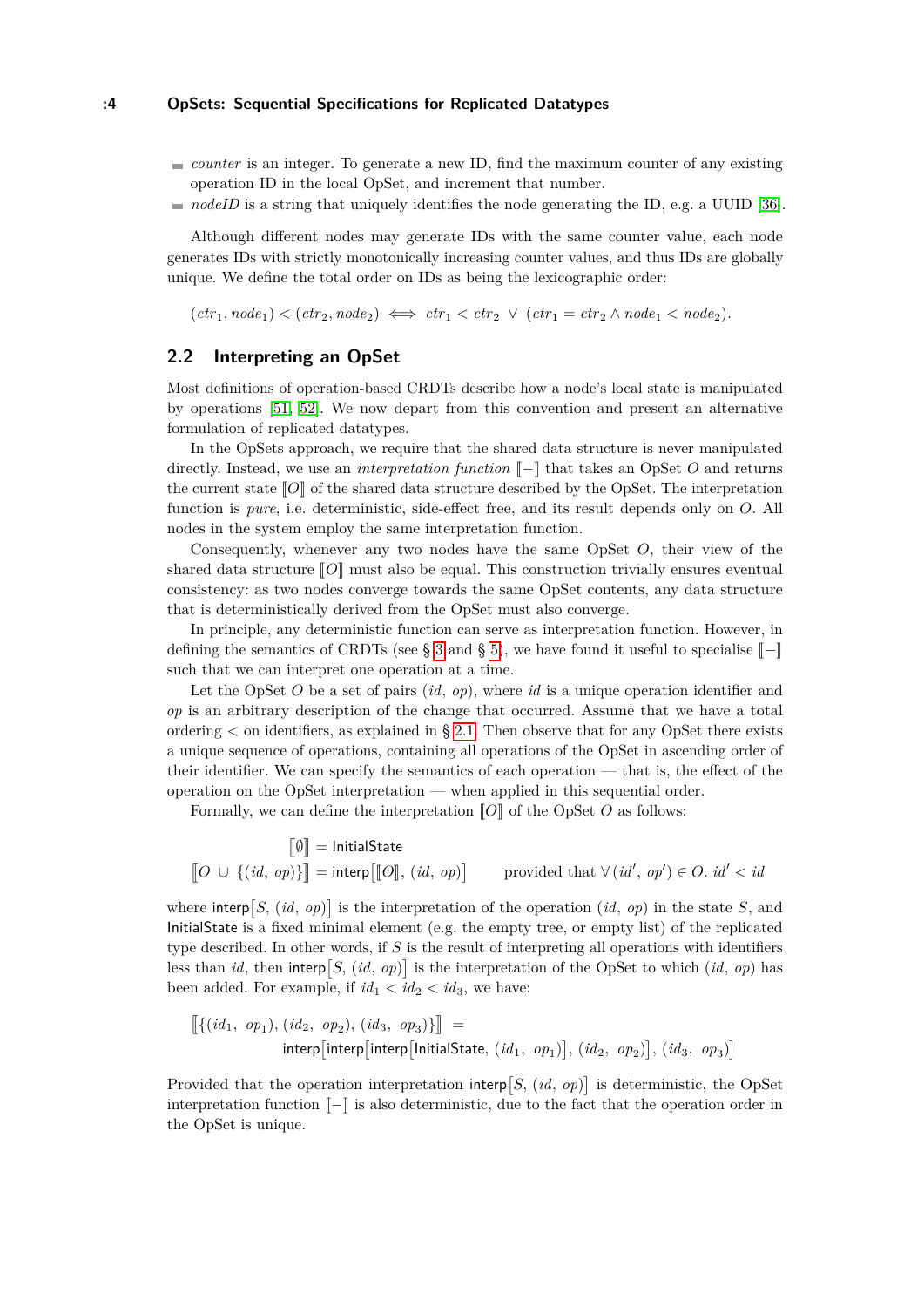# <span id="page-4-0"></span>**2.3 Receiving Messages Out-of-order**

Many computing systems are based on the idea of putting operations in some total order, and executing them in that order. For example, serializable transactions [\[31\]](#page-16-0) and state machine replication [\[50\]](#page-17-2) follow this approach. However, it is important to understand that the OpSet interpretation of § [2.2](#page-3-0) relies on a weaker notion of ordering than most systems.

With serializable transactions and state machine replication, once a transaction/operation has been executed in some state, its results are expected to be durable. Thus, before executing some transaction  $T_i$ , the system needs to ensure that there is no pending transaction with a lower ID than  $T_i$  (which would need to be executed before  $T_i$ ), since otherwise the subsequent arrival of a transaction with lower ID would invalidate the state in which  $T_i$  was executed. However, ensuring this precondition is expensive: as we show in § [6.1,](#page-12-1) it requires communication with at least a quorum of nodes; if the IDs are Lamport timestamps, it even requires communication with every single node [\[35\]](#page-16-5). If too many nodes are offline, the system cannot execute any transactions.

By contrast, our system model of § [2.1](#page-2-1) requires nodes to always be able to read and modify the shared data, even when all nodes are offline. Moreover, we do not assume any ordering guarantees from the network. Thus, whenever there is some operation  $(id_1, op_1) \in O$ in the OpSet *O* of some node, it is possible that the node will subsequently receive a message containing  $(id_2, op_2)$ , where  $id_2 < id_1$ ; that is, the later-arriving operation needs to be applied before the existing operation  $(id_1, op_1)$  in the OpSet interpretation  $\llbracket O \rrbracket$ .

In the OpSet model, such out-of-order delivery of operations is no problem: the order in which operations are received has no effect on the OpSet *O*, and since we assume the interpretation function to be pure and side-effect free, the interpretation  $\llbracket O \rrbracket$  can always be recomputed whenever new operations are added to *O*.

The interpretation function is an *executable specification* that defines the expected result of interpreting a set of operations. Presenting replicated datatypes in this manner has two significant advantages:

- **1.** Unlike typical definitions of CRDT algorithms [\[51,](#page-18-2) [52\]](#page-18-3), it is not necessary for the interpretation function interp  $[S, (id, op)]$  to commute with respect to other operations: any pure function can be used. This fact makes it much simpler to specify the interpretation of operations, as we shall see in § [3](#page-5-0) and § [5.](#page-9-0)
- **2.** We can guarantee the existence of an implementation of each described datatype: the specification itself. This is in contrast to axiomatic specifications, which may not be implementable, and require additional work to demonstrate than an implementation exists which satisfies the axiomatic description.

For practical implementations of replicated datatypes, a naive OpSet interpretation may exhibit poor performance, since nodes must potentially apply the same subset of operations repeatedly. More efficient (and, most likely, more complex) algorithms for CRDTs can therefore be developed and shown to satisfy the OpSet-based specification—we do this in § [4.](#page-7-0)

However, we have developed a practical JavaScript CRDT implementation around the OpSet model [\[34\]](#page-16-7), and found it to have some advantages: for example, users can easily inspect the editing history of a document, since every past version of the document is the interpretation of a particular subset of operations. Moreover, using OpSets provides a straightforward mechanism for recovering from network partitions and failures, as missing operations may be retransmitted and added to the OpSets of previously partitioned nodes. The details of this implementation are beyond the scope of this paper.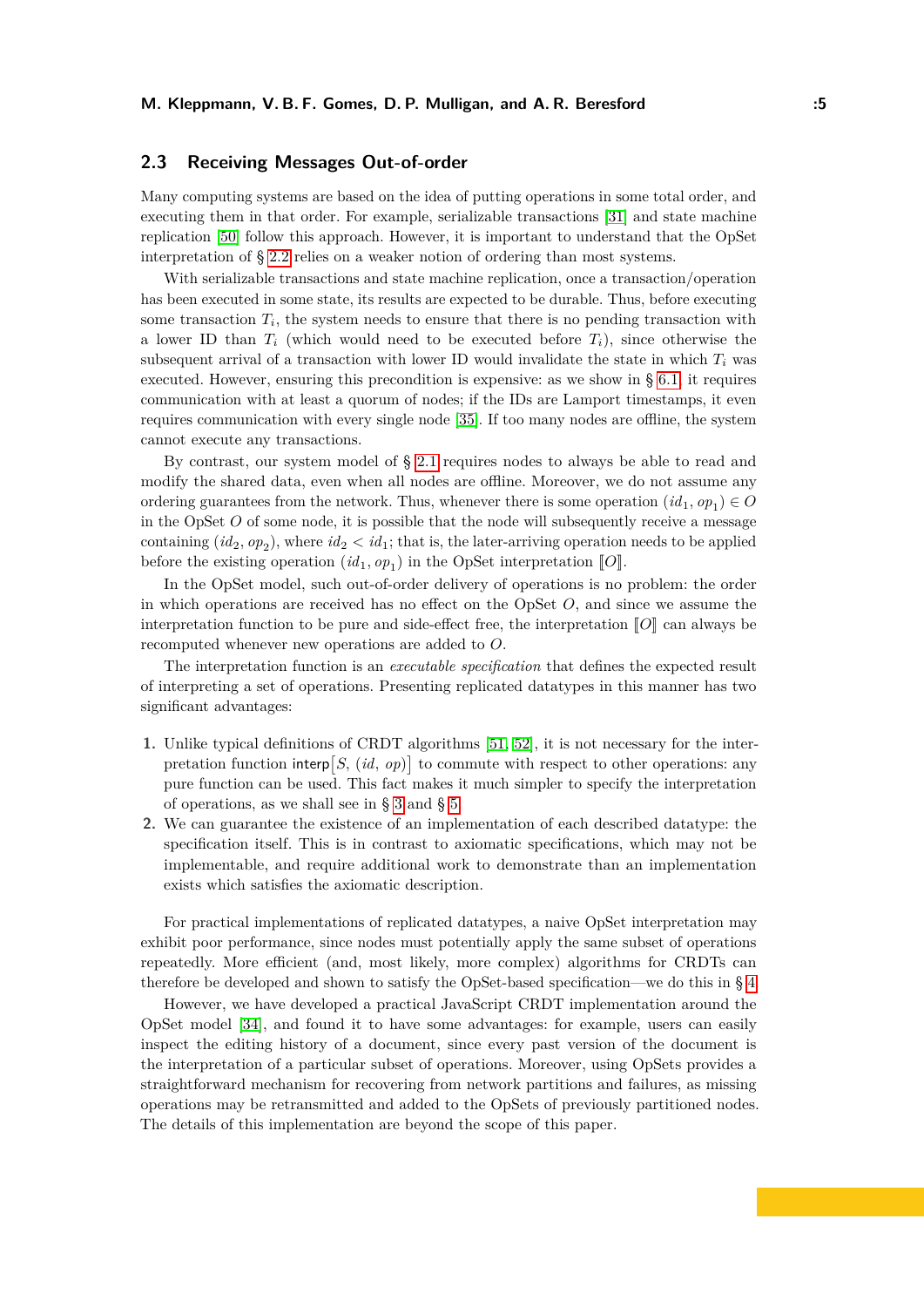#### **:6 OpSets: Sequential Specifications for Replicated Datatypes**

# <span id="page-5-0"></span>**3 Specifying a Graph of Lists, Maps, and Registers**

We now make the OpSets approach concrete by defining example semantics for commonlyused data structures: maps (which associate values with user-specified keys) and lists (linear sequences of values). The map datatype can also represent a set (by using keys as members of the set, and ignoring values). The list datatype can also represent text (by mapping each character to a list element). In both lists and maps the values may be primitives (such as numbers or strings), or references to other map or list objects. Using these references we can construct arbitrary object graphs, including cycles of object references, like in object-oriented programming languages. In § [5](#page-9-0) we will show how to restrict this object graph so that it conforms to a tree structure.

We treat each key of a map, and each element of a list, as a multi-value register. That is, if there are several concurrent assignments to the same map key or list element, our datatype preserves all concurrently written values. Thus, reading a map key or list element may return multiple values, which may be merged explicitly by the user. Assigning a new value to a map key or list element overwrites all causally preceding values. Different register behaviour, such as last-writer-wins (arbitrarily picking one of the concurrently written values as winner), can easily be defined, as we show later.

## **3.1 Generating Operations**

An OpSet for these datatypes may contain six types of operation:

- $(i\dot{d}, \text{MakeMap})$  creates a new, empty map object that is identified by *id*.
- $(i\,,$  MakeList) creates a new, empty list object that is identified by *id*.
- $(id, \text{MakeVal}(val))$  associates the ID *id* with the primitive value *val* (e.g. a number, string, or boolean). This operation is used to "wrap" any primitive value, allowing Assign operations (see below) to always use IDs as values, regardless of whether the value is a primitive value, or a reference to a map or list object.
- $(id, \text{InsertAfter}(ref))$  creates a new list element with ID *id*, and inserts it into a list. If *ref* is the ID of a prior MakeList operation, then the new element is inserted at the head of that list. Otherwise *ref* must be the ID of an existing list element (i.e. a prior InsertAfter operation), in which case the new list element is inserted immediately after the referenced list element. Note that the InsertAfter operation does not associate a value with the new list element; that is done by a subsequent Assign operation.
- $(id, \text{Assign}(obj, key, val, prev))$  assigns a new value to a key within a map (if *obj* is the ID of a prior MakeMap operation), or to a list element (if *obj* is the ID of a prior MakeList operation). In the case of map assignment, *key* is the user-specified key to be updated, which may be any primitive value such as a string or integer. In the case of a list, *key* is the ID of the list element to be updated (i.e. the ID of a prior InsertAfter operation). *val* is the ID of the value being assigned, which may identify a MakeMap, MakeList, or MakeVal operation. *prev* is the set of IDs of prior Assign operations to the same key in the same object, which are overwritten by the present operation.
- $(id,$  Remove(*obj*,  $key,$  *prev*)) removes a key-value pair from a map, or an element from a list. As with Assign, *obj* is the ID of the prior MakeMap or MakeList operation that created the object being updated, and *key* identifies the key or list element being removed. *prev* is the set of IDs of prior Assign operations to the same key in the same object, which are removed by the present operation.

Pseudocode for generating these operations is given in Appendix [A.](#page-19-0)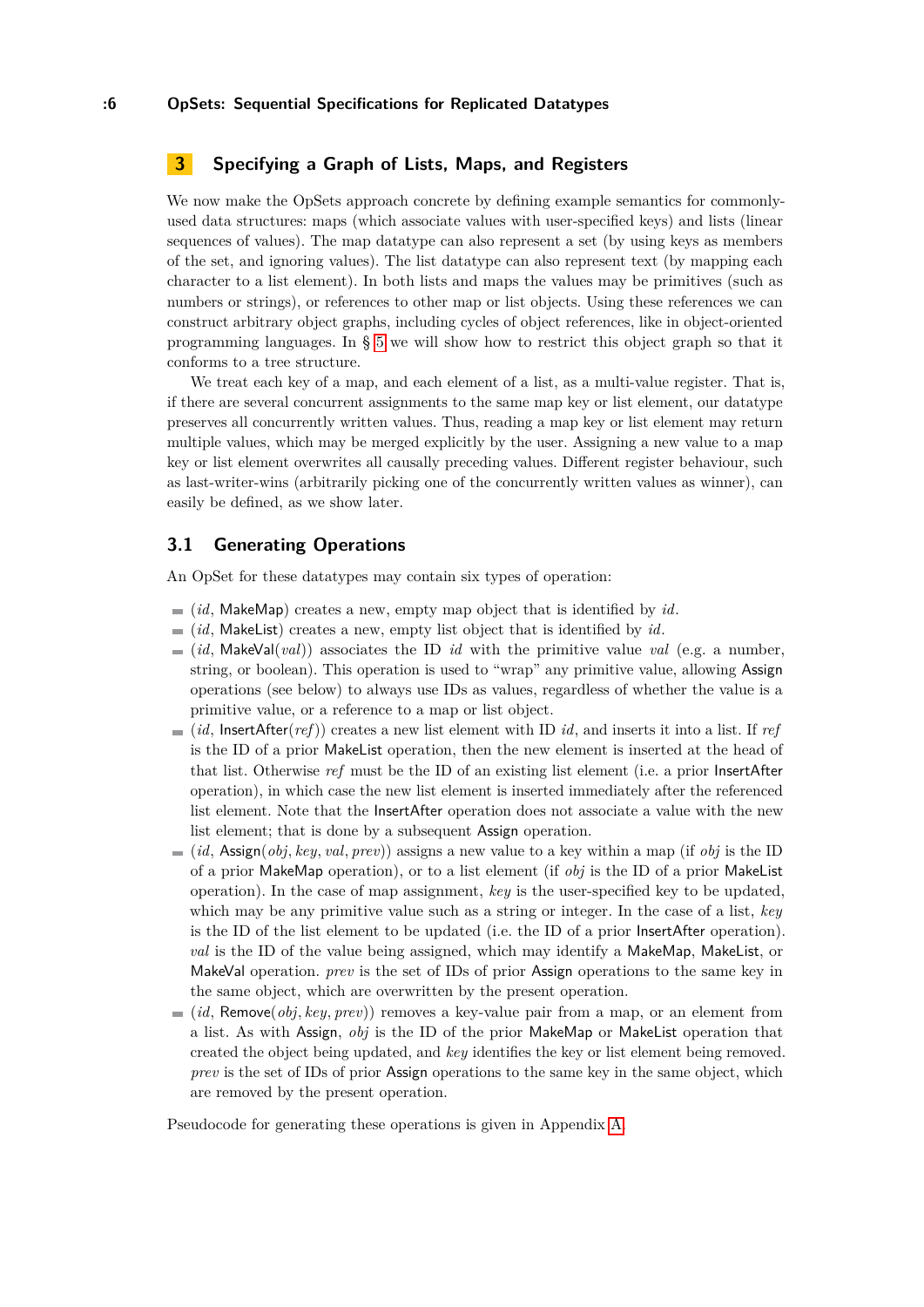# <span id="page-6-0"></span>**3.2 Interpreting Operations**

We use the sequential OpSet interpretation given in § [2.2.](#page-3-0) To encode the current state of map and list data structures we use a pair of relations (*E, L*):

- **The element relation**  $E \subseteq (\text{ID} \times \text{ID} \times (\text{ID} \cup \text{Key}) \times \text{ID})$  is a set of 4-tuples containing the values currently assigned to map keys and list elements. If  $(id, obi, kev, val) \in E$ , then an Assign operation with ID *id* updated the object with ID *obj*, assigning the value with ID *val* to the map key or list element *key*. If *obj* references a list object, *key* is the ID of an element in the list relation *L* (see below). If *obj* references a map object, any primitive value such as string or integer may be used as *key*.
- **The list relation**  $L \subset (\text{ID} \times (\text{ID} \cup \{\perp\}))$  is a set of pairs that indicates the order of list elements. If  $(\text{prev}, \text{next}) \in L$ , that means the list element with ID  $\text{prev}$  is immediately followed by the list element with ID *next*. We use  $(last, \perp) \in L$  to indicate that list element *last* has no successor. To indicate that *head* is the first element in the list *obj* (i.e. *obj* is the ID of the MakeList operation that created the list) we have  $(obj, head) \in L$ .

Initially, both relations are empty; that is, we have  $[\![\emptyset]\!] =$  InitialState =  $(\emptyset, \emptyset)$ . We can then define the interpretation of the six operation types as follows:

$$
\begin{aligned}\n\text{interp}\big[(E, L), (id, \text{Assign}(obj, key, val, prev))\big] &= \\
&\left(\big\{(id', obj', key', val') \in E \mid id' \notin prev\big\} \cup \big\{(id, obj, key, val)\big\}, L\right)\n\end{aligned}
$$

 $\text{interp}\left[(E, L), (id, \text{Remove}(obj, key, prev))\right] =$ 

$$
\left(\left\{(id', \textit{obj}', \textit{key}', \textit{val}') \in E \mid id' \notin \textit{prev}\right\}, L\right)
$$

 $\textsf{interp}\big[(E,\,L),\,(\textit{id},\,\textsf{InsertAfter}(\textit{ref}))\big]\;=\;$ 

$$
\begin{cases}\n(E, L) & \text{if } \nexists n. (ref, n) \in L \\
\left(E, \{(p, n) \in L \mid p \neq ref\} \cup \{(ref, id)\} \cup \{(id, n) \mid (ref, n) \in L\}\right) \\
\text{if } \exists n. (ref, n) \in L\n\end{cases}
$$

 $\textsf{interp}\big[(E,\,L),\,(\textit{id},\,\textsf{MakeList})\big] \qquad \ = \ \Big(E,\,L\,\cup\,\big\{(\textit{id},\,\bot)\big\}\Big)$  $\textsf{interp}\big[(E,\,L),\,(\textit{id},\,\mathsf{MakeMap})\big] \qquad = \ (E,\,L)$  $\textsf{interp}\big[(E,\,L),\,(\textit{id},\,\textsf{MakeVal}(\textit{val}))\big]\ =\ (E,\,L)\big)$ 

The interpretation of Assign and Remove updates only *E* and leaves *L* unchanged; conversely, the interpretation of InsertAfter and MakeList updates only *L*. Both the Assign and Remove interpretations remove any tuples from causally prior assignments (those whose IDs appear in *prev*), but leave any tuples from concurrent assignments unchanged. This is the behaviour of a multi-value register; if a last-writer-wins register is required, the condition *id*<sup> $\ell$ </sup> ∉ *prev* can be changed to *obj*<sup> $\ell$ </sup> ≠ *obj* ∨ *key*<sup> $\ell$ </sup> ≠ *key*, which removes any existing tuples with the same object ID and key.

The interpretation of InsertAfter resembles the insertion into a linked list, as illustrated in Figure [1.](#page-7-1) For example, to interpret (*id*, InsertAfter(*ref*)), if we have  $(ref, next) \in L$ , we remove the pair (*ref , next*) from L, and add the pairs (*ref , id*) and (*id, next*) to *L*. Thus, the new list element *id* is inserted between *ref* and *next*.

Note that *L* never shrinks, it only ever grows through interpreting **InsertAfter** operations. When a list element is removed by a Remove operation, the effect is that all values are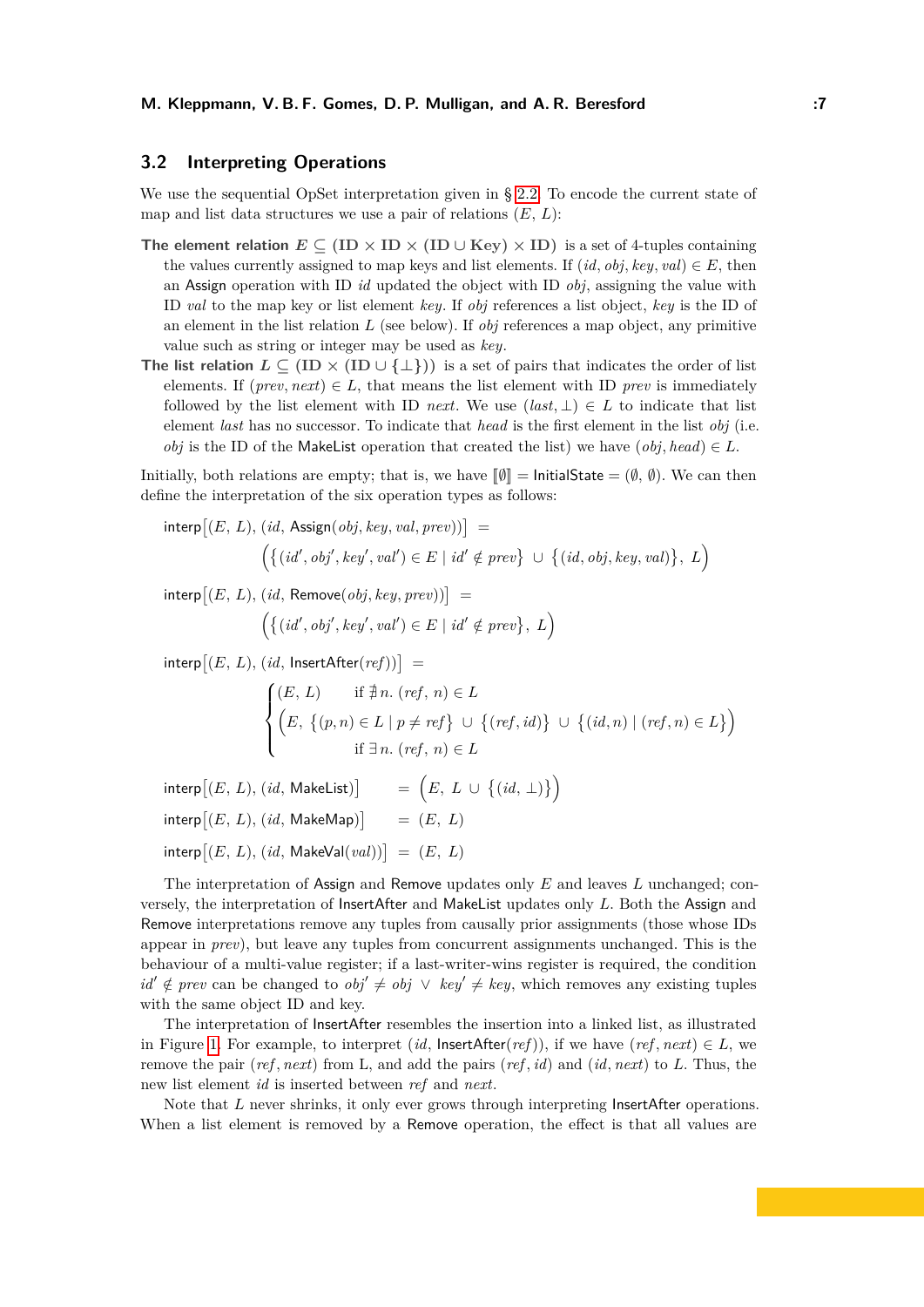<span id="page-7-1"></span>

**Figure 1** Illustration of the interpretation of an InsertAfter operation.

<span id="page-7-2"></span>

 $\mathcal{L}_{\mathcal{A}}$ **Figure 2** Two concurrent insertions at the same position are interleaved.

removed from the list element in the element relation *E*, but the list element remains in *L* as a *tombstone*, so that any concurrent InsertAfter operations can still locate the referenced list position. Thus, from a user's point of view a list element only exists if it has at least one associated value in the *E* relation; any list elements without an associated value should be ignored.

# <span id="page-7-0"></span>**4 Discussion: Merging Text Edits**

The datatypes we have specified in § [3](#page-5-0) can support a wide range of applications. For example, the list datatype can be used to implement a collaborative text editor: by treating the text as a list of individual characters, every edit can be expressed as a sequence of insertion or deletion operations on the list.

The problem of collaborative text editing has been studied extensively, using two main approaches: Operational Transformation and CRDTs. We discuss this prior work in § [6.](#page-12-0) We will now highlight a scenario that, to our knowledge, has not been considered by any previous work on collaborative text editing.

Consider the execution illustrated in Figure [2.](#page-7-2) In this example, two users are concurrently editing a text document that initially reads "Hello!". The user on the left changes it to read "Hello Alice!", while concurrently the user on the right changes the document to read "Hello Charlie!". When the concurrent edits are merged, the algorithm randomly interleaves the two insertions of " Alice" and " Charlie" character by character, resulting in an unreadable jumble of characters.

The problem is even worse if the concurrent insertions are not just a single word, but an entire paragraph or section. In these cases, interleaving the users' insertions would most likely result in an entirely incomprehensible text that would have to be deleted and rewritten. Even though the merge in Figure [2](#page-7-2) is so obviously undesirable, there is to our knowledge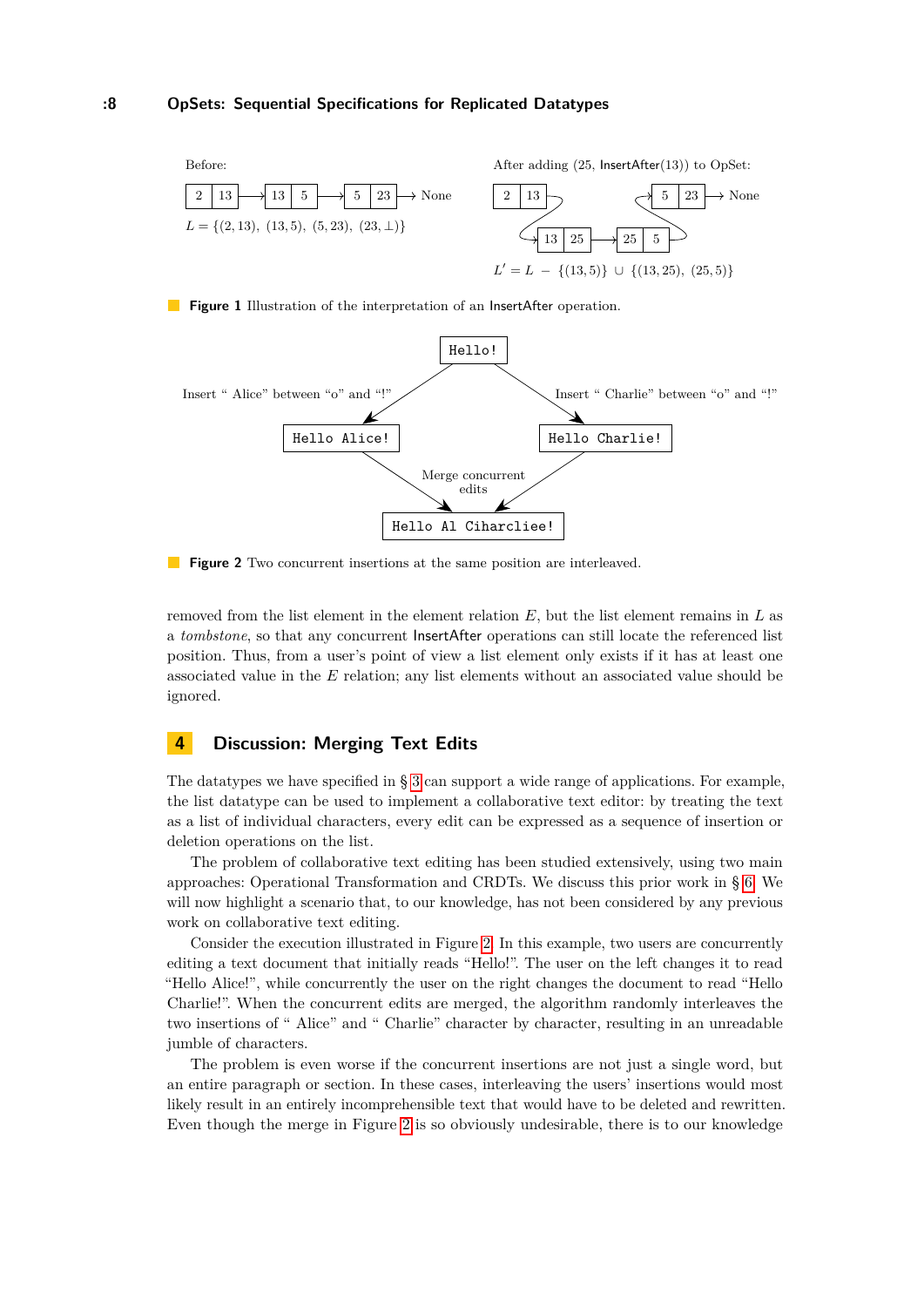#### **M. Kleppmann, V. B. F. Gomes, D. P. Mulligan, and A. R. Beresford :9**

no formal specification of collaborative text editing that rules out such an interleaving of insertions.

<span id="page-8-1"></span>▶ **Theorem 1.** *The*  $\mathcal{A}_{\text{strong}}$  *specification of collaborative text editing by Attiya et al.* [\[4\]](#page-15-3) allows *the outcome in Figure [2;](#page-7-2) that is, an algorithm that interleaves concurrent insertions at the same position may nevertheless satisfy the* Astrong *specification. Moreover, the text editing CRDT algorithms Logoot [\[62,](#page-18-5) [63\]](#page-18-6) and LSEQ [\[42,](#page-17-3) [43\]](#page-17-4) also allow this outcome.*

**Proof.** Follows directly from the respective definitions, which are all based on the idea of assigning each character a position in a totally ordered identifier space, such that the order of identifiers corresponds to the order of characters in the document. When a new character is inserted, it is assigned an identifier that lies somewhere between the identifiers of its predecessor and successor. However, when concurrent insertions with the same predecessor and successor are performed, those insertions are ordered arbitrarily. Repeated insertions within the same predecessor-successor interval may thus be interleaved arbitrarily.

We also performed tests with open source implementations of Logoot [\[1,](#page-14-0) [3\]](#page-15-4) and LSEQ [\[12,](#page-15-5) [42\]](#page-17-3), and observed this interleaving anomaly occurring in practice.

Rather than interleaving characters, a better approach to merging is to keep all insertions by a particular user together as a continuous sequence. With this constraint, there are two acceptable merged results in the example of Figure [2:](#page-7-2) either "Hello Alice Charlie!" or "Hello Charlie Alice!". The choice between these two outcomes is arbitrary, as there is no *a priori* requirement for one user's insertions to come before the other's.

<span id="page-8-0"></span>▶ **Theorem 2.** *The list specification from §* [3](#page-5-0) *does not allow interleaving of concurrent insertions. That is, if one user inserts a character sequence*  $\langle x_1, x_2, \ldots, x_n \rangle$  and another *user concurrently inserts a character sequence*  $\langle y_1, y_2, \ldots, y_m \rangle$  *at the same position, the merged document contains either the character sequence*  $\langle x_1, x_2, \ldots, x_n, y_1, y_2, \ldots, y_m \rangle$  *or the character sequence*  $\langle y_1, y_2, \ldots, y_m, x_1, x_2, \ldots, x_n \rangle$  *at the specified position.* 

**Proof.** We formalise the list specification and Theorem [2](#page-8-0) using the Isabelle/HOL proof assistant [\[64\]](#page-18-4). The formal proof development is summarised in Appendix [C.3.](#page-25-0)

For an informal argument why interleaving is ruled out, see Figure [3,](#page-9-1) which shows an editing scenario similar to Figure [2,](#page-7-2) but with the insertions of " Alice" and " Charlie" shortened to "Al" and "Ch" respectively. The example contains four insertion operations  $({}^{\omega}A^{\nu}, {}^{\omega}T^{\nu}, {}^{\omega}C^{\nu}$ , and  ${}^{\omega}h$ ), which can be ordered in six possible ways. However, among the six possible operation orderings there are only two possible results: ChAl or AlCh. Interleavings such as CAhl or AChl never occur.

In fact, the end result depends only on the relative ordering of the operations that insert "A" and "C", respectively. All other operations can be reordered without affecting the outcome. Thus, even if the inserted strings are longer than two characters, their relative ordering only depends on the IDs of their first character. The remaining characters follow their initial character without interleaving.

Note that there are only six possible orderings of the four operations, and not  $4! = 24$ , because the Lamport timestamp ordering on identifiers (as given in § [2.1\)](#page-2-1) is a linear extension of the causal order. In this example we assume that text is typed from left to right (that is, "A" is always inserted before "l", and "C" is inserted before "h"). This implies that the ID of the operation inserting "l" must be greater than that of the insertion of "A", and likewise the "h" insertion must be greater than the "C" insertion.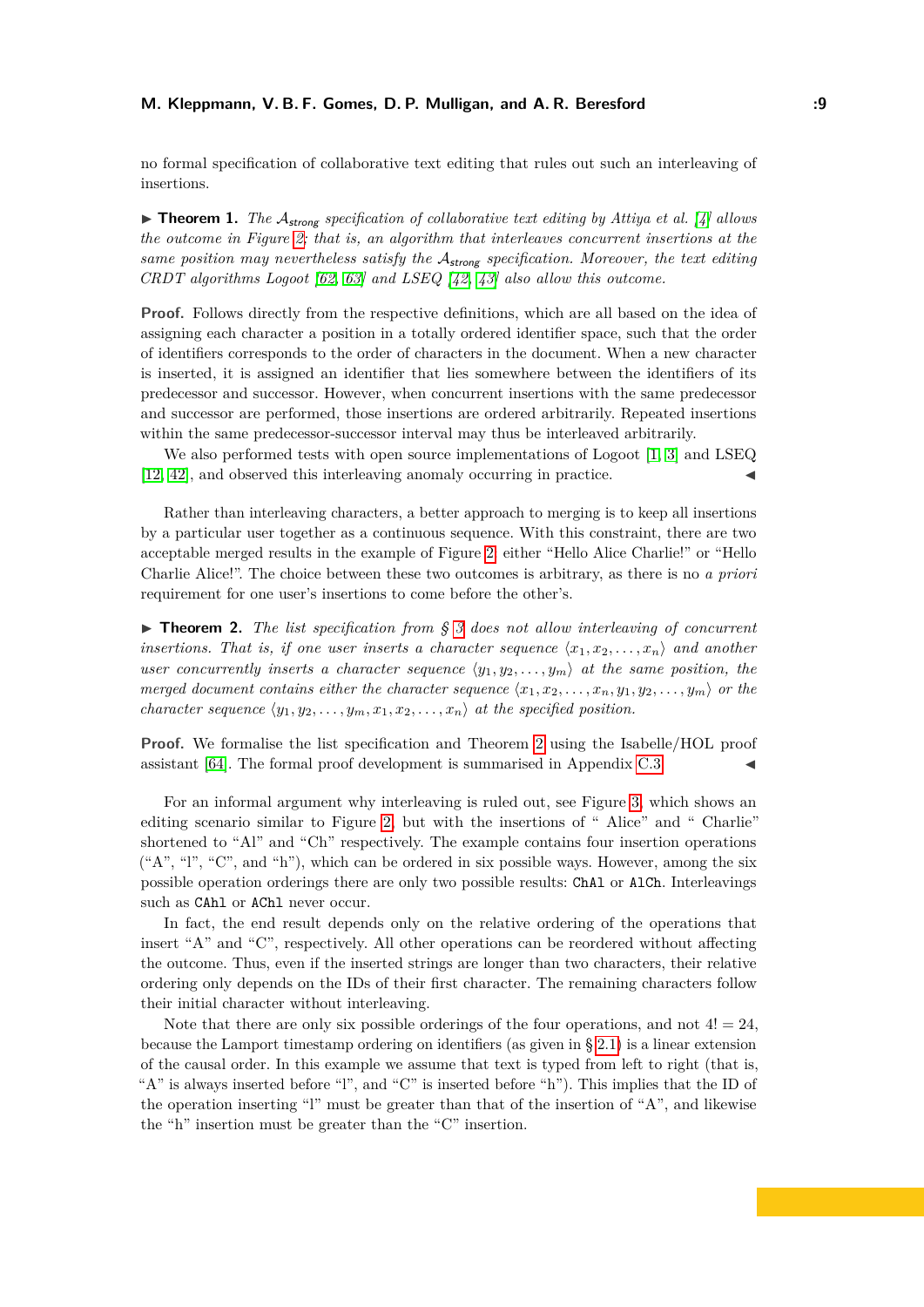<span id="page-9-1"></span>

| $id_1$ , Insert $\mathsf{After}(id_0), "A" \to \mathsf{A}$                         | $ id_1,$ Insert $\mathsf{After}(id_0), "A" \to \mathsf{A}$                                                                                                             | $ id_1$ , InsertAfter $(id_0)$ , "A" $\rightarrow$ A |
|------------------------------------------------------------------------------------|------------------------------------------------------------------------------------------------------------------------------------------------------------------------|------------------------------------------------------|
| $id_2$ , Insert $\mathsf{After}(id_1),\text{``}1\text{''} \rightarrow \mathtt{Al}$ | $ id_2 $ , Insert ${\sf After}(id_0),$ " $\mathrm{C}$ " $\rightarrow \texttt{CA}$                                                                                      | $id_2$ , InsertAfter( $id_0$ ), "C" $\rightarrow$ CA |
|                                                                                    | $id_3,$ InsertAfter $(id_0)$ , "C" $\rightarrow$ CA1 $ id_3$ , InsertAfter $(id_1)$ , "1" $\rightarrow$ CA1 $ id_3$ , InsertAfter $(id_2)$ , "h" $\rightarrow$ ChA     |                                                      |
|                                                                                    | $id_4$ , InsertAfter( $id_3$ ), "h" $\rightarrow$ ChA1 $ id_4$ , InsertAfter( $id_2$ ), "h" $\rightarrow$ ChA1 $ id_4$ , InsertAfter( $id_1$ ), "l" $\rightarrow$ ChA1 |                                                      |
| $id_1$ , Insert $\mathsf{After}(id_0),\text{``C''}\to\mathsf{C}$                   | $ id_1,$ Insert ${\sf After}(id_0),$ "C" $\to$ C                                                                                                                       | $id_1$ , InsertAfter( $id_0$ ), "C" $\rightarrow$ C  |

 $id_2$ , InsertAfter( $id_0$ )*,* "A"  $\rightarrow$  AC  $id_2$ , InsertAfter( $id_0$ )*,* "A"  $\rightarrow$  AC  $id_2$ , InsertAfter( $id_1$ )*,* "h"  $\rightarrow$  Ch  $id_3$ , InsertAfter $(id_2)$ ,  $``l" \rightarrow \texttt{A1C} \left | id_3 \text{, InsertAfter}(id_1), "h" \rightarrow \texttt{ACh} \left | id_3 \text{, InsertAfter}(id_0), "A" \rightarrow \texttt{ACh} \right |$  $id_4$ , InsertAfter $(id_1)$ , "h"  $\rightarrow$  AlCh $|id_4$ , InsertAfter $(id_2)$ , "l"  $\rightarrow$  AlCh $|id_4$ , InsertAfter $(id_3)$ , "l"  $\rightarrow$  AlCh

**Figure 3** All possible operation orderings when the strings "Al" (for "Alice") and "Ch" (for "Charlie") are concurrently inserted at the same position. The operation IDs are arbitrary; we only require that  $id_0 < id_1 < id_2 < id_3 < id_4$ .

▶ **Theorem [3](#page-5-0).** *The OpSet list specification from § 3 is strictly stronger than the*  $A_{\text{strong}}$ *specification of Attiya et al [\[4\]](#page-15-3). That is, any algorithm that satisfies the list specification given in § [3](#page-5-0) also satisfies* Astrong*, but the converse is not true.*

**Proof.** We formalise the  $A_{\text{strong}}$  specification with Isabelle/HOL, and produce a mechanically verified proof that every possible execution of the list specification from § [3](#page-5-0) satisfies all conditions of  $A_{\rm strong}$ . The formal proof development is summarised in Appendix [C.5.](#page-27-0) The fact that our specification is *strictly* stronger follows from Theorems [1](#page-8-1) and [2.](#page-8-0)

▶ **Theorem 4.** *The RGA algorithm [\[49\]](#page-17-5)* satisfies the OpSet list specification introduced in *this paper, while Logoot [\[62,](#page-18-5) [63\]](#page-18-6) and LSEQ [\[42,](#page-17-3) [43\]](#page-17-4) do not.*

**Proof.** We use Isabelle/HOL to prove that RGA satisfies our specification, as described in Appendix [C.4.](#page-26-0) Our Isabelle/HOL implementation of RGA is based on the formalisation that we developed in previous work [\[20,](#page-16-8) [21\]](#page-16-3). The fact that Logoot and LSEQ do not satisfy our specification follows directly from Theorems [1](#page-8-1) and [2.](#page-8-0)

# <span id="page-9-0"></span>**5 A Replicated Tree Datatype**

In § [3](#page-5-0) we gave an OpSet specification of a replicated object graph datatype. In this model, every map or list object has a unique ID (namely, the ID of the MakeMap or MakeList operation that created it), and objects can reference each other using these IDs.

We now build upon this model, showing how to restrict the object graph so that it is always a tree. A tree is a graph in which every vertex has exactly one parent (except for the root, which has no parent), and in which the parent relation has no cycles. Tree data structures are useful in many applications: for example, file systems (consisting of directories and files) and XML or JSON documents are trees. Branch nodes in this tree may be either maps or lists, and leaf nodes are primitive values (wrapped in a MakeVal operation).

# **5.1 The Difficulty of a Move Operation**

In applications that use tree-structured data, a frequently required operation is to *move* a subtree to a new location within the tree. For example:

In a filesystem, renaming a directory can be expressed as moving the directory node from the old name to the new name. Similarly, a directory may be moved to a new path.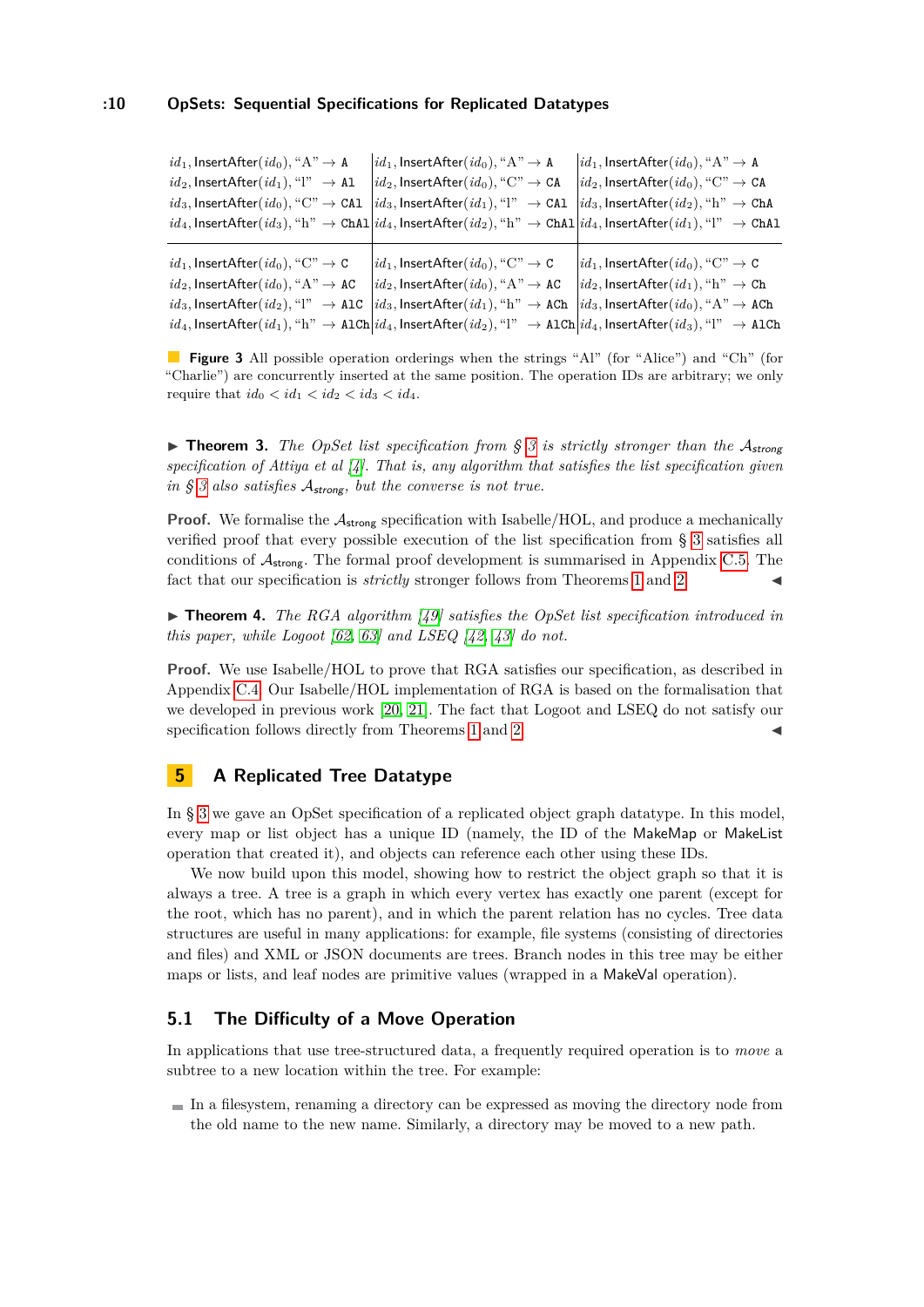<span id="page-10-0"></span>

**Figure 4** Initially, *A* and *B* are siblings. *B* is moved to be a child of *A*, while concurrently *A* is moved to be a child of *B*. Boxes (*a*) to (*d*) show possible outcomes of the merge.

- $\blacksquare$  In vector graphics applications, several graphical objects may be grouped together as a logical unit. This operation can be expressed by creating a new branch node to represent the group, and then moving the individual objects to be children of that group node.
- $\blacksquare$  In a to-do list application, users may use the order of items in the list to denote a priority order, and they may drag and drop items to change their relative order. Reordering items is equivalent to moving items to new locations within the list.

A move operation can be naively emulated by deleting the subtree from its old location and recreating it at the new location. However, if two users perform this process concurrently, the resulting tree will contain two copies of the moved subtree, which would be undesirable in all of the application examples given above. Thus, we require an *atomic move* operation that does not create duplicate objects in case of concurrent moves.

A more subtle kind of conflict is illustrated in Figure [4.](#page-10-0) Here, *B* is moved to be a child of *A*, while concurrently *A* is moved to be a child of *B*. If the CRDT does not take care to detect this situation, it may introduce a cycle in the merged result, as shown in Figure  $4(a)$ ; this result is no longer a tree. Handling such conflicting move operations is a challenging problem, and to our knowledge no existing implementation of a tree CRDT has found an adequate solution to this problem.

Several CRDT tree datatypes for XML [\[37,](#page-17-6) [45\]](#page-17-7) and JSON data [\[32,](#page-16-9) [34,](#page-16-7) [58\]](#page-18-7) have been developed, but to our knowledge, none of them define a move operation. Tao et al. [\[55\]](#page-18-8) implemented a CRDT-based replicated filesystem, resolving concurrent moves with an approach illustrated in Figure  $4(b)$ : conflicting branch nodes (directories) are duplicated, and leaf nodes (files) may be referenced from multiple branch nodes. Thus, Tao et al.'s data structure is strictly a DAG, not a tree.

Najafzadeh [\[40,](#page-17-0) [41\]](#page-17-1) also implemented a CRDT-based replicated filesystem, but chose a different approach: move operations must acquire a global lock before they can proceed, which ensures that conflicting concurrent move operations cannot occur in the first place. This conservative approach rules out move conflicts, but the resulting datatype is not strictly a CRDT, since some operations require strongly consistent synchronisation.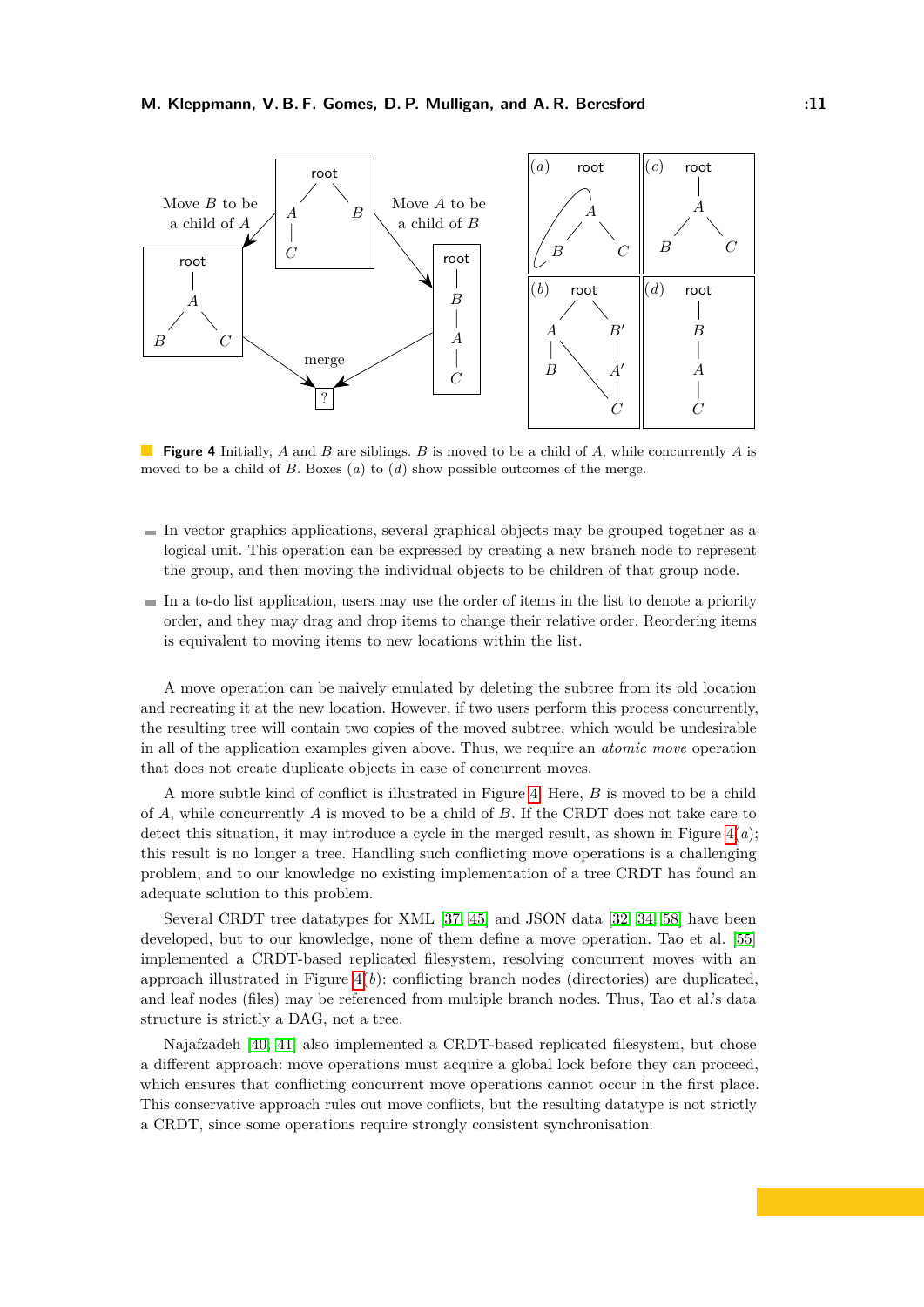#### **:12 OpSets: Sequential Specifications for Replicated Datatypes**

# **5.2 Specifying a Tree with Atomic Moves**

We now demonstrate the power of the OpSets approach by using it to define a tree CRDT with an anomaly-free atomic move operation. Our specification rules out violations of the tree structure such as those in Figure  $4(a,b)$ , and concurrent moves do not duplicate tree nodes. Moreover, our CRDT does not require any locks or global synchronisation.

When the OpSet contains conflicting move operations, our specification chooses one of them as the one that takes effect, and simply ignores the other conflicting operations. Thus, in the example of Figure [4,](#page-10-0) the merged outcome of the two conflicting move operations is either (*c*) or (*d*). If two users concurrently move the same item to different locations, the move operation with the greater ID determines the item's final location. However, in non-conflict situations, all concurrent move operations take effect.

We define a tree to be a restricted form of the object graph specified in § [3.](#page-5-0) First, we require that there is a designated root object: assume that we have an operation ID root that is less than all other operation IDs (according to the total order on identifiers, introduced in § [2.1\)](#page-2-1). Further assume that for any OpSet *O* specifying a tree, we have either (root, MakeList)  $\in$  *O* or (root, MakeMap)  $\in$  *O*, depending on whether the root node is a list or a map. We define an object *x* to be the *parent* of an object *y* if one of the values in *x* is a reference to *y*. The *ancestor* relation is the transitive closure of the parent relation, defined using the element relation *E*:

$$
\text{parent}(E, i) = \begin{cases} \{(obj, val) \mid \exists id, key. (id, obj, key, val) \in E\} & \text{if } i = 1\\ \{(x, z) \mid (x, y) \in \text{parent}(E, i - 1) \land (y, z) \in \text{parent}(E, 1)\} & \text{if } i > 1 \end{cases}
$$
\n
$$
\text{ancestor}(E) = \bigcup_{i \ge 1} \text{parent}(E, i)
$$

An object graph is a tree if the root has no parent, every non-root node has exactly one parent, and if the ancestor relation has no cycles. We can redefine the operation interpretations from § [3.2](#page-6-0) to preserve this tree invariant. In fact, it is sufficient to redefine only the interpretation of Assign, and to leave the interpretation of the other five operation types unchanged:

$$
\begin{aligned}\n\text{interp}\big[(E, L), (id, \text{Assign}(obj, key, val, prev))\big] &= \\
&\left\{ \begin{aligned}\n(E, L) & \text{if } (val, \text{ obj}) \in \text{ancestor}(E) \\
\left( \{(id', \text{ obj}', \text{ key}', \text{val}') \in E \mid id' \notin prev \land val' \neq val \} \cup \{(id, \text{ obj}, \text{ key}, \text{val})\}, L \right) \\
& \text{if } (val, \text{ obj}) \notin \text{ancestor}(E)\n\end{aligned}\n\end{aligned}
$$

This definition differs in two ways from that in § [3.2.](#page-6-0) Firstly, the operation has no effect if *val* is already an ancestor of the proposed parent *obj*, since the operation would otherwise introduce a cycle. Secondly, any existing tuple in *E* that references the same value *val* is removed, preserving the invariant that every non-root node must have exactly one parent.

This interpretation of Assign performs an atomic move whenever *val* is the ID of an existing object in the tree; in that case, it is moved from its existing position to the key *key* in the object *obj*. If *val* does not currently exist in the tree (e.g. because it has just been created), the operation behaves like conventional assignment.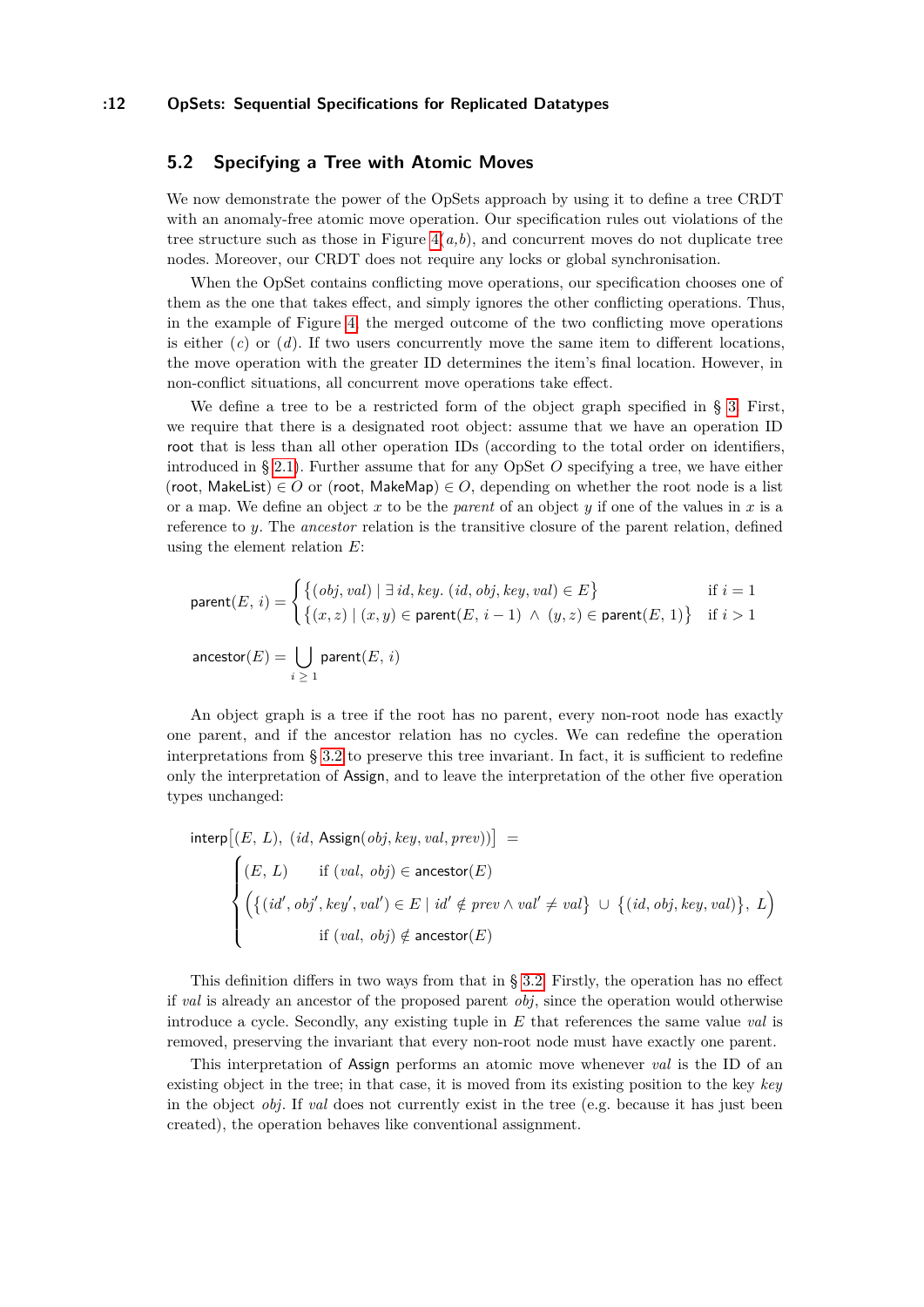# <span id="page-12-0"></span>**6 Related Work**

#### <span id="page-12-1"></span>**6.1 Interpretation of Operation Sequences**

The general idea of establishing a total order of operations, and executing them in that order, appears in many areas of computing: for example, in the state machine approach to replication [\[50\]](#page-17-2), the event sourcing approach to data modelling [\[59\]](#page-18-9), write-ahead logs for crash recovery [\[38\]](#page-17-8), serializable transactions [\[13\]](#page-15-0), and scalable multicore data structures [\[8\]](#page-15-6). However, beneath the superficial similarity of these approaches there are important differences that need to be distinguished.

As discussed in § [2.3,](#page-4-0) many of these systems rely on the property that after some operation is executed, all subsequent operations will appear *after* it in the total order. In other words, the operation sequence is an append-only log, and new operations never need to be inserted ahead of an existing operation in the total order. This is a very strong property: in the context of a distributed system, it requires an atomic broadcast (or total order broadcast) protocol [\[15\]](#page-15-7), which is equivalent to solving distributed consensus [\[11\]](#page-15-8). This class of protocols requires communication with a quorum of nodes in order to make progress [\[27\]](#page-16-10), and it cannot guarantee progress in a fully asynchronous setting [\[17\]](#page-15-9).

By contrast, the sequential OpSet interpretation of § [2.2](#page-3-0) does not require atomic broadcast because it allows operations to be added to the OpSet in any order, and it assigns operation IDs without any coordination. Few systems use this approach; the most closely related prior work are the Bayou system [\[57\]](#page-18-10), which executes tentative transactions deterministically in timestamp order, and Burckhardt's *standard conflict resolution* [\[9,](#page-15-2) § 4.3.3]. Both of these share the OpSet approach's characteristic that operations with a higher ID need to be undone and re-applied when a new operation with a lower ID is received.

Our contribution in this paper is to formulate the OpSet approach more generally as a tool for specifying and reasoning about complex replicated data structures, such as lists and trees. Our work is the first to use this approach in mechanised proofs, in which we show that a non-OpSet list CRDT (RGA) satisfies an OpSet-based specification, and prove the absence of the interleaving anomaly in Figure [2.](#page-7-2)

Baquero et al. [\[6\]](#page-15-10) and Grishchenko [\[23\]](#page-16-11) have proposed representing CRDTs in terms of a partially-ordered log of operations, where the partial order captures the causal relationships between operations. The OpSet approach can be seen as a variant of this idea, in which we define the total order on identifiers to be a linear extension of the partial order.

## **6.2 Specification and Verification of Replicated Datatypes**

Algorithms for collaboratively editing a shared data structure have been the topic of active research for approximately 30 years, under the headings of Operational Transformation [\[16,](#page-15-11) [48,](#page-17-9) [53,](#page-18-11) [47\]](#page-17-10) and CRDTs [\[51,](#page-18-2) [52\]](#page-18-3). However, throughout this time, the exact consistency properties provided by the algorithms have been somewhat unclear. For example, Sun et al. [\[54\]](#page-18-12) identified three desirable properties that they articulated informally: *convergence*, *causality preservation*, and *intention preservation*. While the definition of the first two properties is fairly unambiguous, the definition of "intention preservation" leaves much more room for interpretation. Efforts to formally specify and verify the semantics of replicated datatypes have replaced such informal statements with precise consistency properties.

Burckhardt et al. [\[10\]](#page-15-12) provide a wide-ranging formal account of CRDTs, covering their specification, verification, and optimality, with the semantics of an operation on a replicated datatype given as a function of the operation, *o*, and a *operation context*—the set of operations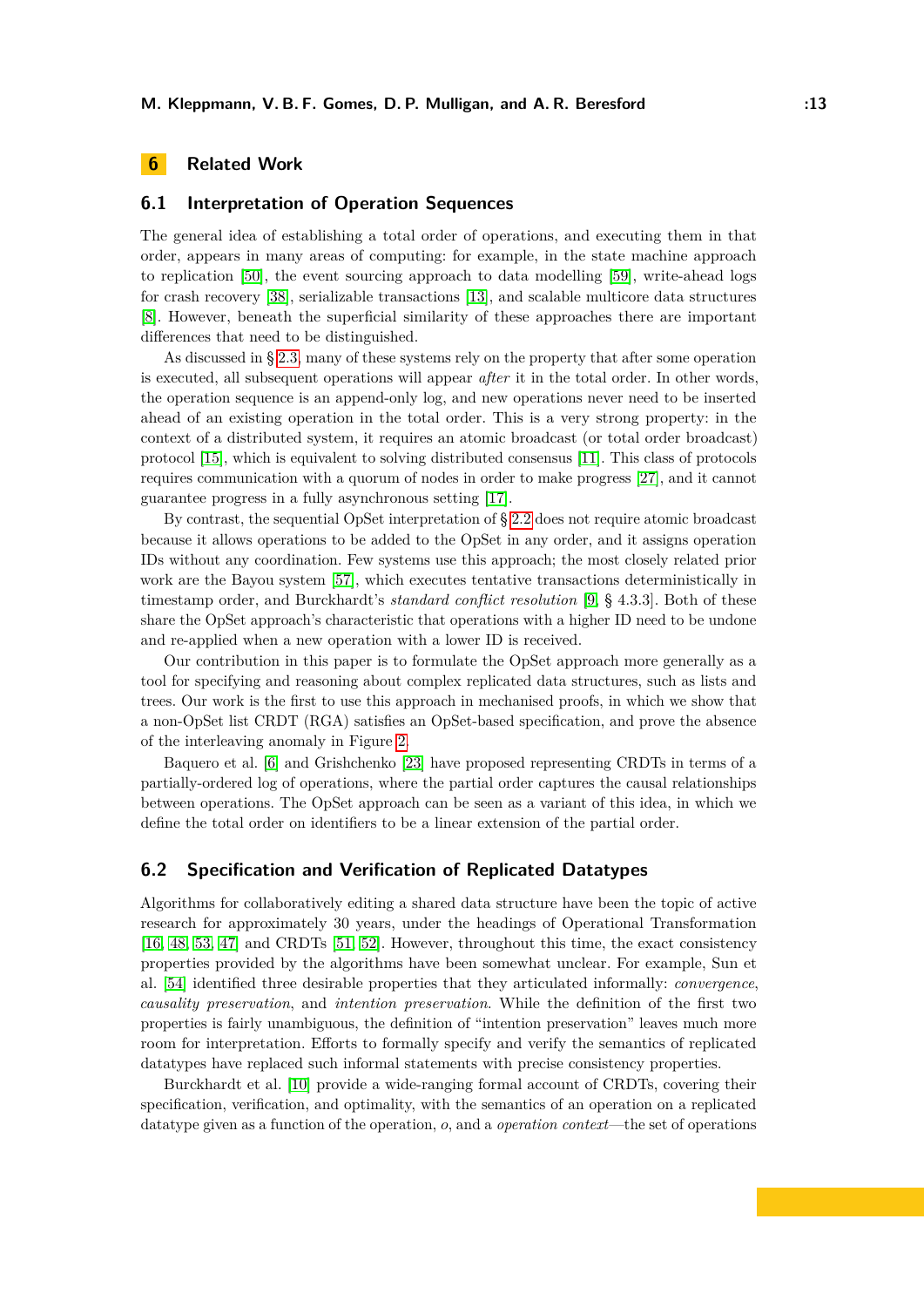#### **:14 OpSets: Sequential Specifications for Replicated Datatypes**

visible to a node at the time that *o* was received. Our OpSets can be seen as an explicitly executable variation on this idea: nodes record all operations that they have ever received in a monotonically growing set, and the interpretation function builds the result "bottom up" in a fold-like operation. In contrast to Burckhardt et al., who focus on applying their techniques to set and counter datatypes, we apply our approach to the specification of lists, maps, and trees, using our OpSets as a tool for designing new replicated datatypes—including those previously thought impossible, such as our replicated tree with atomic move. Gotsman et al. [\[22\]](#page-16-12) extend Burckhardt et al.'s formalism to reason about hybrid consistency models, providing a modular proof rule inspired by permissions-based logics to enforce an integrity invariant for a given consistency model.

Bieniusa et al. [\[7\]](#page-15-13) articulate a *principle of permutation equivalence* that partially specifies the expected semantics of replicated datatypes, but which leaves some combinations of operations unspecified. Zeller et al. [\[65\]](#page-18-13) formalise counters, registers, and sets using Isabelle/HOL and provide mechanised proofs of their correctness. Attiya et al. [\[4\]](#page-15-3) give two specifications of collaborative text editing  $(A_{\text{strong}}$  and  $A_{\text{weak}})$ , prove that the RGA CRDT [\[49\]](#page-17-5) satisfies  $\mathcal{A}_{\text{strong}}$ , and conjecture that the Operational Transformation algorithm Jupiter [\[44\]](#page-17-11) satisfies  $\mathcal{A}_{\text{weak}}$ . Wei et al. [\[61\]](#page-18-14) complete the proof that Jupiter satisfies  $\mathcal{A}_{\text{weak}}$ .

In our prior work [\[21\]](#page-16-3) we establish a formal verification framework for CRDTs in Isabelle/HOL, and verify the strong eventual consistency properties (in particular, convergence) of a list, set, and counter datatype. The Isabelle implementation of RGA we use in § [3](#page-5-0) is based on this work [\[20\]](#page-16-8). However, this work does not specify the datatype semantics beyond the convergence property.

Gaducci et al. [\[18\]](#page-15-14) develop a semantics for replicated datatypes, placing a focus on compositionality, where a replicated datatype is modelled as a function from labelled directed acyclic graphs of events to sets of values, with each value in this set potentially observable at a node under different ordering of events observed at that node. A notion of behavioural *refinement* for replicated datatypes induced by set inclusion is also defined, along with a generalisation of their relational semantics to a categorical one.

Mukund et al. [\[39\]](#page-17-12) use traces to provide bounded declarative specifications of CRDTs and show how Counter Example Guided Abstract Refinement (CEGAR) can be used to automatically verify a reference CRDT implementation against its bounded specification.

# **6.3 Collaborative Tree Datatypes**

For collaborative editing of tree data structures, several CRDTs [\[37,](#page-17-6) [32\]](#page-16-9) and Operational Transformation algorithms [\[29,](#page-16-13) [28,](#page-16-14) [14\]](#page-15-15) have been proposed. However, most of them only consider insertion and deletion of tree nodes, but do not support a move operation.

As explained in § [5,](#page-9-0) supporting an operation that can move a subtree to a new location within a tree introduces new conflicts that need to be handled. Ahmed-Nacer et al. [\[2\]](#page-15-16) survey approaches to handling these conflicts without providing concrete algorithms. Tao et al. [\[55\]](#page-18-8) propose handling conflicting move operations by allowing the same object to appear in more than one location; thus, their datatype is strictly a DAG, not a tree.

Najafzadeh [\[40,](#page-17-0) [41\]](#page-17-1) asserts that concurrent move operations on a tree cannot safely be implemented in a CRDT, since the precondition of a move operation is not stable. Najafzadeh suggests the use of locks to globally synchronise move operations, preventing a scenario such as that in Figure [4](#page-10-0) from ever occurring. However, the resulting datatype is not strictly a CRDT, since some operations require strongly consistent synchronisation.

To our knowledge, our move semantics specified in § [5](#page-9-0) is the first definition of such an operation on a fully asynchronous tree CRDT. We avoid the apparent contradiction with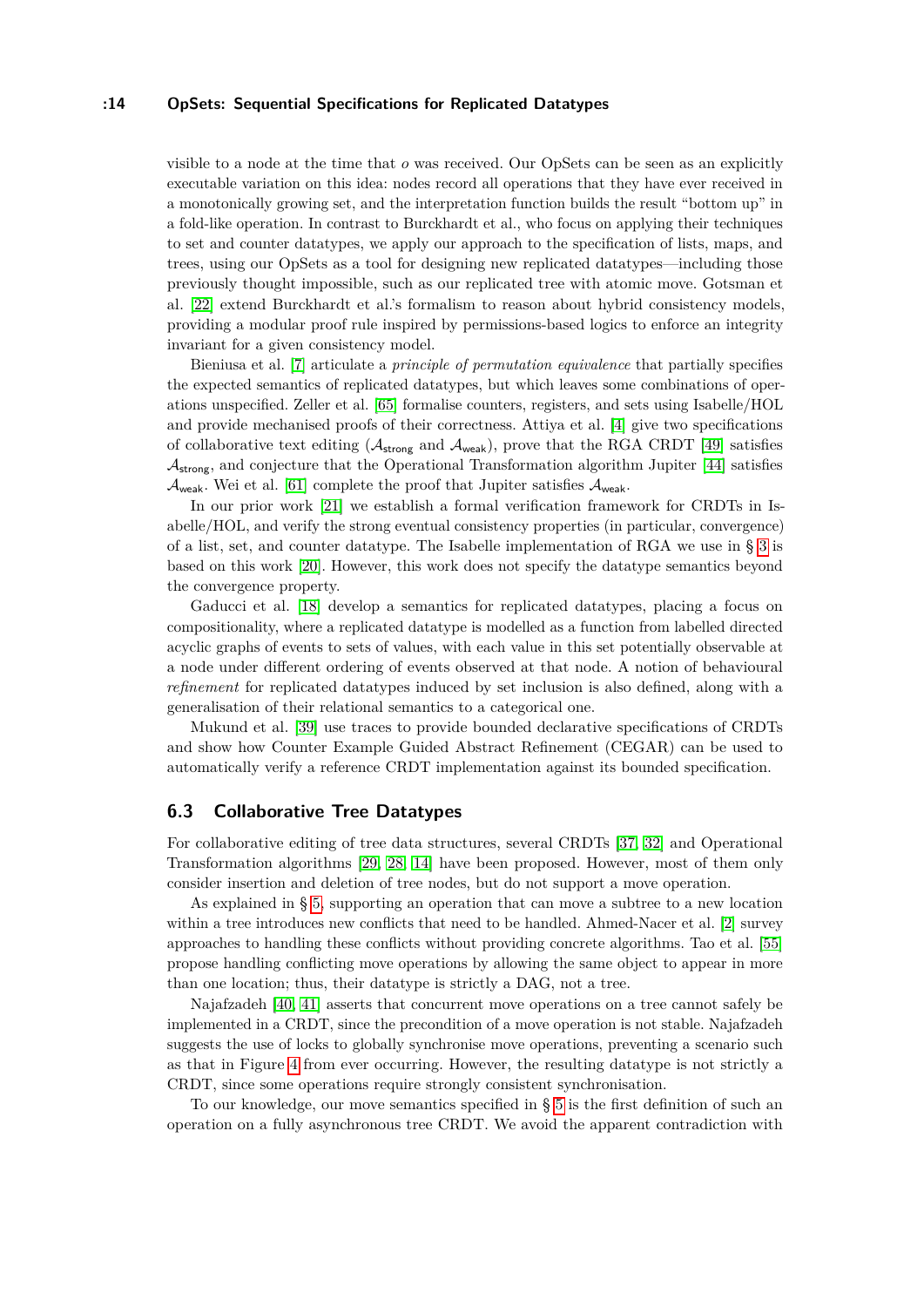Najafzadeh's assertion by evaluating the precondition (*val*, *obj*)  $\notin$  ancestor(*E*) at the same time as applying the operation, rather than at the time when the operation is generated, and by applying all operations in the OpSet in a deterministic order.

# **7 Conclusion**

In this work we have introduced Operation Sets (OpSets), a simple but powerful approach for specifying the semantics of replicated datatypes. We specified a variety of common, composable replicated datatypes in the OpSets model, and used Isabelle/HOL to formally reason about their properties. We have used this specification to highlight an interleaving anomaly that affects some existing collaborative text editing algorithms, and proved that the RGA algorithm satisfies our list specification. Finally, we demonstrated how the OpSet model to can be used to develop new replication algorithms, and we introduced a specification for an atomic move operation in a tree CRDT.

The OpSets approach is an executable specification that precisely defines the permitted states of a replica after some set of updates have been applied. In this paper we have used a sequential OpSet interpretation: operations are applied in strict ascending order of ID. This property is very useful as it trivially ensures convergence, and it simplifies reasoning about specifications and invariants for CRDTs. In contrast, the traditional approach to defining CRDTs requires operations to be commutative, increasing their complexity. In proving that RGA satisfies our list specification, we demonstrate a correspondence between sequential specification and commutative implementation; for future work it will be interesting to further explore this correspondence for other datatypes. In particular, we hypothesise that it is possible to derive a tree CRDT with a commutative move operation from the specification in § [5,](#page-9-0) which could then be used to implement a distributed peer-to-peer file system.

Although we focussed on sequential OpSet interpretations in this paper, note that any deterministic function can be used as interpretation function  $\llbracket -\rrbracket$ . In particular, one can view the OpSet as a *database of facts*, containing all changes ever made to the shared data, and the interpretation function as a *query* over this database. The resulting datatype is then a *materialized view* in database terminology. When new operations are added to an OpSet *O*, computing the corresponding change to  $\llbracket O \rrbracket$  is a materialized view maintenance problem, for which optimised algorithms have been developed [\[24\]](#page-16-15). We hypothesise that these techniques can be applied to replicated datatypes, allowing efficient CRDT implementations to be derived from an OpSet-based specification.

# **Acknowledgements**

The authors wish to acknowledge the support of The Boeing Company, the EPSRC "REMS: Rigorous Engineering for Mainstream Systems" programme grant (EP/K008528), and the EP-SRC "Interdisciplinary Centre for Finding, Understanding and Countering Crime in the Cloud" grant (EP/M020320). We thank Nathan Chong, Peter Sewell, and KC Sivaramakrishnan for their helpful feedback on this paper.

#### **References**

<span id="page-14-0"></span>**1** Mehdi Ahmed-Nacer, Claudia-Lavinia Ignat, Gérald Oster, Hyun-Gul Roh, and Pascal Urso. Evaluating CRDTs for real-time document editing. In *11th ACM Symposium on Document Engineering (DocEng)*, pages 103–112, September 2011. [doi:10.1145/2034691.2034717](http://dx.doi.org/10.1145/2034691.2034717).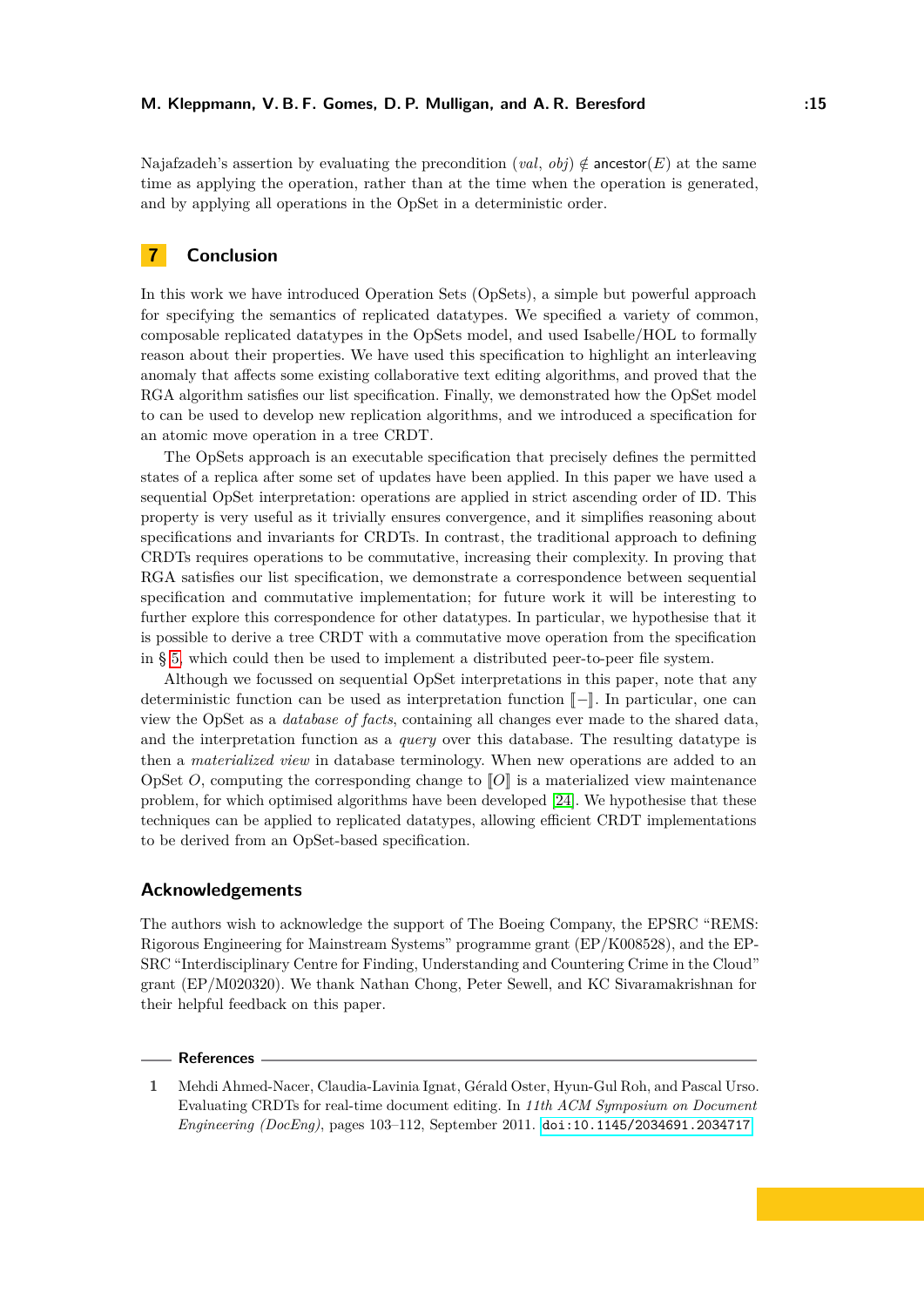## **:16 OpSets: Sequential Specifications for Replicated Datatypes**

- <span id="page-15-16"></span>**2** Mehdi Ahmed-Nacer, Stéphane Martin, and Pascal Urso. File system on CRDT. Technical Report RR-8027, INRIA, July 2012. URL: <https://hal.inria.fr/hal-00720681/>.
- <span id="page-15-4"></span>**3** Mehdi Ahmed-Nacer, Gérald Oster, and Pascal Urso. Java benchmarker of optimistic replication algorithms. URL: <https://github.com/PascalUrso/ReplicationBenchmark>.
- <span id="page-15-3"></span>**4** Hagit Attiya, Sebastian Burckhardt, Alexey Gotsman, Adam Morrison, Hongseok Yang, and Marek Zawirski. Specification and complexity of collaborative text editing. In *ACM Symposium on Principles of Distributed Computing (PODC)*, pages 259–268, July 2016. [doi:10.1145/2933057.2933090](http://dx.doi.org/10.1145/2933057.2933090).
- <span id="page-15-1"></span>**5** Peter Bailis and Ali Ghodsi. Eventual consistency today: Limitations, extensions, and beyond. *ACM Queue*, 11(3), March 2013. [doi:10.1145/2460276.2462076](http://dx.doi.org/10.1145/2460276.2462076).
- <span id="page-15-10"></span>**6** Carlos Baquero, Paulo Sérgio Almeida, and Ali Shoker. Making operation-based CRDTs operation-based. In *14th IFIP International Conference on Distributed Applications and Interoperable Systems (DAIS)*, pages 126–140, June 2014. [doi:10.1007/](http://dx.doi.org/10.1007/978-3-662-43352-2_11) [978-3-662-43352-2\\_11](http://dx.doi.org/10.1007/978-3-662-43352-2_11).
- <span id="page-15-13"></span>**7** Annette Bieniusa, Marek Zawirski, Nuno Preguiça, Marc Shapiro, Carlos Baquero, Valter Balegas, and Sérgio Duarte. Brief announcement: Semantics of eventually consistent replicated sets. In *26th International Symposium on Distributed Computing (DISC)*, pages 441–442, October 2012. [doi:10.1007/978-3-642-33651-5\\_48](http://dx.doi.org/10.1007/978-3-642-33651-5_48).
- <span id="page-15-6"></span>**8** Silas Boyd-Wickizer, M Frans Kaashoek, Robert Morris, and Nickolai Zeldovich. OpLog: a library for scaling update-heavy data structures. Technical Report MIT-CSAIL-TR-2014- 019, MIT CSAIL, September 2014. URL: <http://hdl.handle.net/1721.1/89653>.
- <span id="page-15-2"></span>**9** Sebastian Burckhardt. Principles of eventual consistency. *Foundations and Trends in Programming Languages*, 1(1-2):1–150, October 2014. [doi:10.1561/2500000011](http://dx.doi.org/10.1561/2500000011).
- <span id="page-15-12"></span>**10** Sebastian Burckhardt, Alexey Gotsman, Hongseok Yang, and Marek Zawirski. Replicated data types: Specification, verification, optimality. In *41st ACM SIGPLAN-SIGACT Symposium on Principles of Programming Languages (POPL)*, pages 271–284, January 2014. [doi:10.1145/2535838.2535848](http://dx.doi.org/10.1145/2535838.2535848).
- <span id="page-15-8"></span>**11** Tushar Deepak Chandra and Sam Toueg. Unreliable failure detectors for reliable distributed systems. *Journal of the ACM*, 43(2):225–267, March 1996. [doi:10.1145/226643.226647](http://dx.doi.org/10.1145/226643.226647).
- <span id="page-15-5"></span>**12** Chat-Wane. LSEQTree. URL: <https://github.com/Chat-Wane/LSEQTree>.
- <span id="page-15-0"></span>**13** Susan B Davidson, Hector Garcia-Molina, and Dale Skeen. Consistency in partitioned networks. *ACM Computing Surveys*, 17(3):341–370, September 1985. [doi:10.1145/5505.](http://dx.doi.org/10.1145/5505.5508) [5508](http://dx.doi.org/10.1145/5505.5508).
- <span id="page-15-15"></span>**14** Aguido Horatio Davis, Chengzheng Sun, and Junwei Lu. Generalizing operational transformation to the Standard General Markup Language. In *ACM Conference on Computer Supported Cooperative Work (CSCW)*, pages 58–67, November 2002. [doi:10.1145/587078.](http://dx.doi.org/10.1145/587078.587088) [587088](http://dx.doi.org/10.1145/587078.587088).
- <span id="page-15-7"></span>**15** Xavier Défago, André Schiper, and Péter Urbán. Total order broadcast and multicast algorithms: Taxonomy and survey. *ACM Computing Surveys*, 36(4):372–421, December 2004. [doi:10.1145/1041680.1041682](http://dx.doi.org/10.1145/1041680.1041682).
- <span id="page-15-11"></span>**16** Clarence Ellis and S J Gibbs. Concurrency control in groupware systems. In *ACM International Conference on Management of Data (SIGMOD)*, pages 399–407, May 1989. [doi:10.1145/67544.66963](http://dx.doi.org/10.1145/67544.66963).
- <span id="page-15-9"></span>**17** Michael J Fischer, Nancy A Lynch, and Michael S Paterson. Impossibility of distributed consensus with one faulty process. *Journal of the ACM*, 32(2):374–382, April 1985. [doi:](http://dx.doi.org/10.1145/3149.214121) [10.1145/3149.214121](http://dx.doi.org/10.1145/3149.214121).
- <span id="page-15-14"></span>**18** Fabio Gadducci, Hernán C. Melgratti, and Christian Roldán. A denotational view of replicated data types. In *19th International Conference on Coordination Models and Languages (COORDINATION)*, pages 138–156, June 2017. [doi:10.1007/978-3-319-59746-1\\_8](http://dx.doi.org/10.1007/978-3-319-59746-1_8).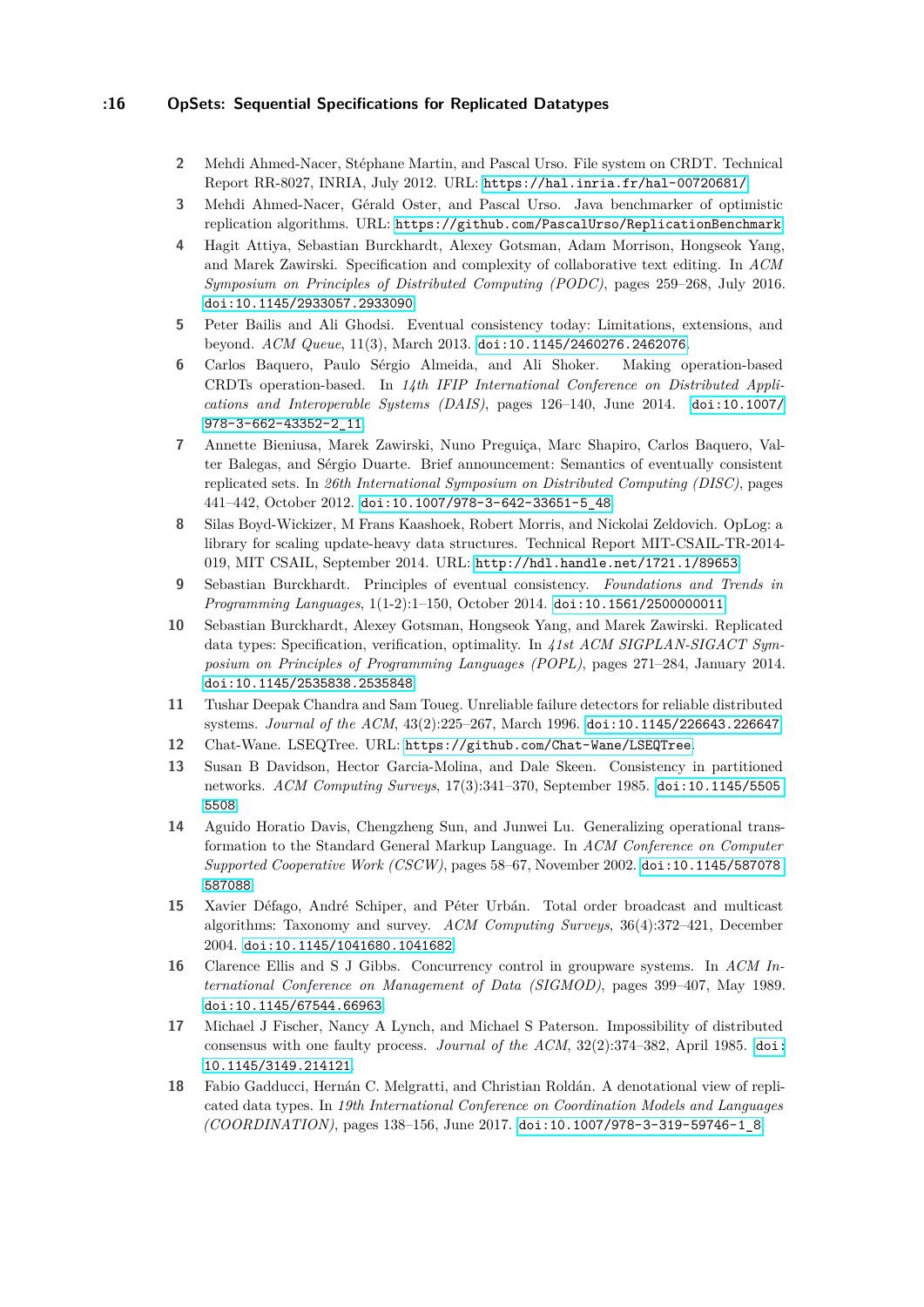- <span id="page-16-2"></span>**19** Seth Gilbert and Nancy A Lynch. Brewer's conjecture and the feasibility of consistent, available, partition-tolerant web services. *ACM SIGACT News*, 33(2):51–59, 2002. [doi:](http://dx.doi.org/10.1145/564585.564601) [10.1145/564585.564601](http://dx.doi.org/10.1145/564585.564601).
- <span id="page-16-8"></span>**20** Victor B F Gomes, Martin Kleppmann, Dominic P Mulligan, and Alastair R Beresford. A framework for establishing strong eventual consistency for conflict-free replicated data types. *Archive of Formal Proofs*, July 2017. URL: <http://isa-afp.org/entries/CRDT.html>.
- <span id="page-16-3"></span>**21** Victor B F Gomes, Martin Kleppmann, Dominic P Mulligan, and Alastair R Beresford. Verifying strong eventual consistency in distributed systems. *Proceedings of the ACM on Programming Languages (PACMPL)*, 1(OOPSLA), October 2017. [doi:10.1145/3133933](http://dx.doi.org/10.1145/3133933).
- <span id="page-16-12"></span>**22** Alexey Gotsman, Hongseok Yang, Carla Ferreira, Mahsa Najafzadeh, and Marc Shapiro. 'Cause I'm strong enough: reasoning about consistency choices in distributed systems. In *43rd ACM SIGPLAN-SIGACT Symposium on Principles of Programming Languages (POPL)*, pages 371–384, January 2016. [doi:10.1145/2837614.2837625](http://dx.doi.org/10.1145/2837614.2837625).
- <span id="page-16-11"></span>**23** Victor Grishchenko. Citrea and Swarm: Partially ordered op logs in the browser. In *1st Workshop on Principles and Practice of Eventual Consistency (PaPEC)*, April 2014. [doi:10.1145/2596631.2596641](http://dx.doi.org/10.1145/2596631.2596641).
- <span id="page-16-15"></span>**24** Ashish Gupta and Inderpal Singh Mumick. *Materialized Views: Techniques, Implementations, and Applications*. MIT Press, May 1999.
- <span id="page-16-17"></span>**25** Florian Haftmann and Makarius Wenzel. Local theory specifications in Isabelle/Isar. In *International Workshop on Types for Proofs and Programs (TYPES)*, pages 153–168, 2008. [doi:10.1007/978-3-642-02444-3\\_10](http://dx.doi.org/10.1007/978-3-642-02444-3_10).
- <span id="page-16-1"></span>**26** Maurice P Herlihy and Jeannette M Wing. Linearizability: A correctness condition for concurrent objects. *ACM Transactions on Programming Languages and Systems (TOPLAS)*, 12(3):463–492, July 1990. [doi:10.1145/78969.78972](http://dx.doi.org/10.1145/78969.78972).
- <span id="page-16-10"></span>**27** Heidi Howard, Dahlia Malkhi, and Alexander Spiegelman. Flexible Paxos: Quorum intersection revisited. In *20th International Conference on Principles of Distributed Systems (OPODIS)*, December 2016. [doi:10.4230/LIPIcs.OPODIS.2016.25](http://dx.doi.org/10.4230/LIPIcs.OPODIS.2016.25).
- <span id="page-16-14"></span>**28** Claudia-Lavinia Ignat and Moira C Norrie. Customizable collaborative editor relying on treeOPT algorithm. In *8th European Conference on Computer-Supported Cooperative Work (ECSCW)*, pages 315–334, September 2003. [doi:10.1007/978-94-010-0068-0\\_17](http://dx.doi.org/10.1007/978-94-010-0068-0_17).
- <span id="page-16-13"></span>**29** Tim Jungnickel and Tobias Herb. Simultaneous editing of JSON objects via operational transformation. In *31st Annual ACM Symposium on Applied Computing (SAC)*, pages 812–815, April 2016. [doi:10.1145/2851613.2852003](http://dx.doi.org/10.1145/2851613.2852003).
- <span id="page-16-16"></span>**30** Florian Kammüller, Markus Wenzel, and Lawrence C. Paulson. Locales - A sectioning concept for Isabelle. In *12th International Conference on Theorem Proving in Higher Order Logics (TPHOLs)*, pages 149–166, 1999. [doi:10.1007/3-540-48256-3\\_11](http://dx.doi.org/10.1007/3-540-48256-3_11).
- <span id="page-16-0"></span>**31** Martin Kleppmann. *Designing Data-Intensive Applications*. O'Reilly Media, April 2017.
- <span id="page-16-9"></span>**32** Martin Kleppmann and Alastair R Beresford. A conflict-free replicated JSON datatype. *IEEE Transactions on Parallel and Distributed Systems*, 28(10):2733–2746, April 2017. [doi:](http://dx.doi.org/10.1109/TPDS.2017.2697382) [10.1109/TPDS.2017.2697382](http://dx.doi.org/10.1109/TPDS.2017.2697382).
- <span id="page-16-4"></span>**33** Martin Kleppmann, Victor B. F. Gomes, Dominic P. Mulligan, and Alastair R. Beresford. OpSets: Sequential specifications for replicated datatypes (proof document), May 2018. URL: <https://www.isa-afp.org/entries/OpSets.html>.
- <span id="page-16-7"></span>**34** Martin Kleppmann, Peter van Hardenberg, and Orion Henry. Automerge. URL: [https:](https://github.com/automerge/automerge) [//github.com/automerge/automerge](https://github.com/automerge/automerge).
- <span id="page-16-5"></span>**35** Leslie Lamport. Time, clocks, and the ordering of events in a distributed system. *Communications of the ACM*, 21(7):558–565, July 1978. [doi:10.1145/359545.359563](http://dx.doi.org/10.1145/359545.359563).
- <span id="page-16-6"></span>**36** Paul J Leach, Michael Mealling, and Rich Salz. A Universally Unique IDentifier (UUID) URN namespace. IETF Standards Track, RFC 4122, July 2005. [doi:10.17487/rfc4122](http://dx.doi.org/10.17487/rfc4122).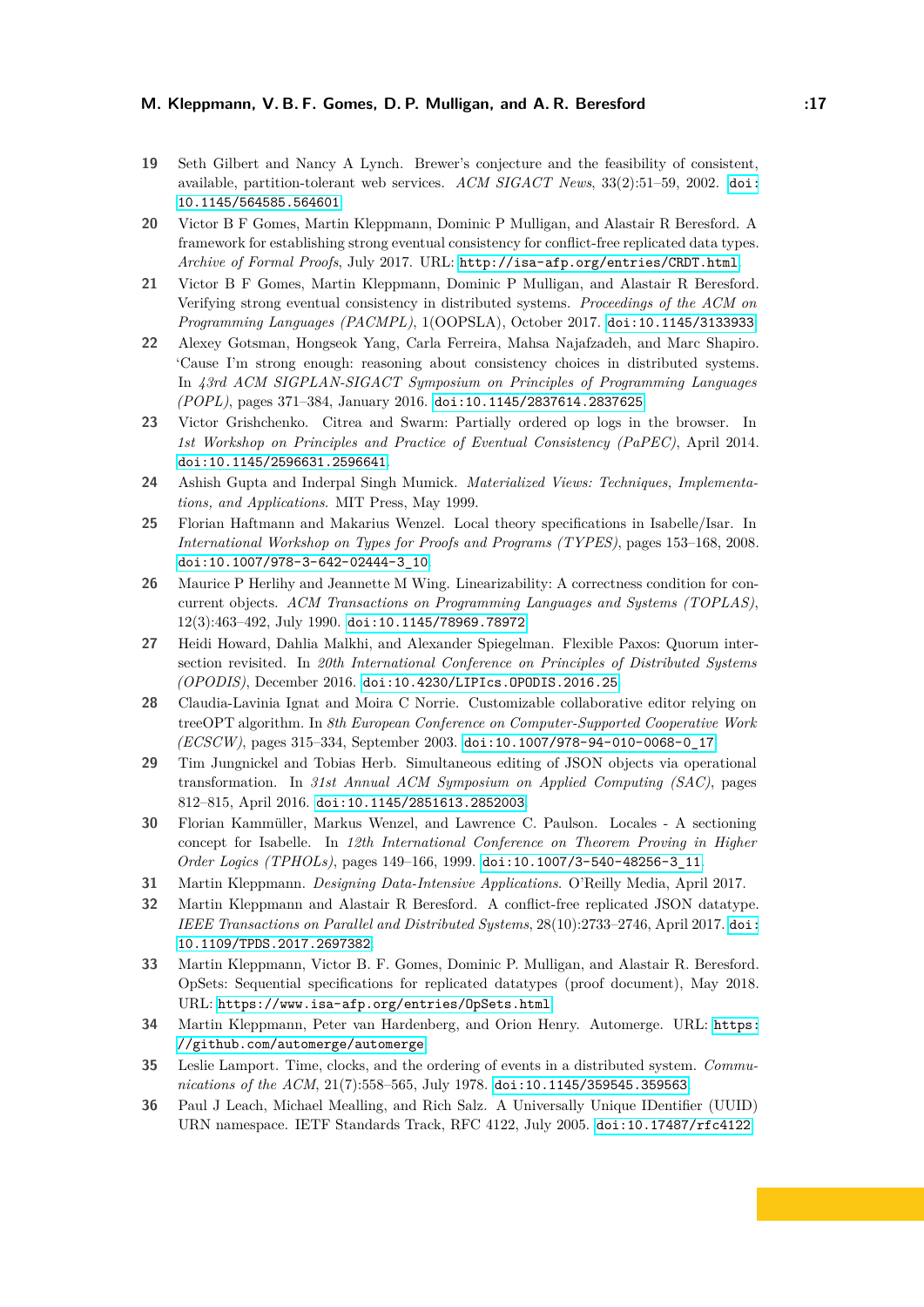#### **:18 OpSets: Sequential Specifications for Replicated Datatypes**

- <span id="page-17-6"></span>**37** Stéphane Martin, Pascal Urso, and Stéphane Weiss. Scalable XML collaborative editing with undo. In *On the Move to Meaningful Internet Systems*, pages 507–514, October 2010. [doi:10.1007/978-3-642-16934-2\\_37](http://dx.doi.org/10.1007/978-3-642-16934-2_37).
- <span id="page-17-8"></span>**38** C Mohan, Don Haderle, Bruce Lindsay, Hamid Pirahesh, and Peter Schwarz. ARIES: A transaction recovery method supporting fine-granularity locking and partial rollbacks using write-ahead logging. *ACM Transactions on Database Systems (TODS)*, 17(1):94– 162, March 1992. [doi:10.1145/128765.128770](http://dx.doi.org/10.1145/128765.128770).
- <span id="page-17-12"></span>**39** Madhavan Mukund, Gautham Shenoy R., and S. P. Suresh. Effective verification of replicated data types using later appearance records (LAR). In *13th International Symposium on Automated Technology for Verification and Analysis (ATVA)*, pages 293–308, October 2015. [doi:10.1007/978-3-319-24953-7\\_23](http://dx.doi.org/10.1007/978-3-319-24953-7_23).
- <span id="page-17-0"></span>**40** Mahsa Najafzadeh. *The Analysis and Co-design of Weakly-Consistent Applications*. PhD thesis, Université Pierre et Marie Curie, August 2016. URL: [https://tel.](https://tel.archives-ouvertes.fr/tel-01351187v1) [archives-ouvertes.fr/tel-01351187v1](https://tel.archives-ouvertes.fr/tel-01351187v1).
- <span id="page-17-1"></span>**41** Mahsa Najafzadeh, Marc Shapiro, and Patrick Eugster. Co-design and verification of an available file system. In *19th International Conference on Verification, Model Checking, and Abstract Interpretation (VMCAI)*, pages 358–381, January 2018. [doi:10.1007/](http://dx.doi.org/10.1007/978-3-319-73721-8_17) [978-3-319-73721-8\\_17](http://dx.doi.org/10.1007/978-3-319-73721-8_17).
- <span id="page-17-3"></span>**42** Brice Nédelec, Pascal Molli, and Achour Mostefaoui. CRATE: Writing stories together with our browsers. In *25th International World Wide Web Conference (WWW)*, pages 231–234, April 2016. [doi:10.1145/2872518.2890539](http://dx.doi.org/10.1145/2872518.2890539).
- <span id="page-17-4"></span>**43** Brice Nédelec, Pascal Molli, Achour Mostefaoui, and Emmanuel Desmontils. LSEQ: an adaptive structure for sequences in distributed collaborative editing. In *13th ACM Symposium on Document Engineering (DocEng)*, pages 37–46, September 2013. [doi:](http://dx.doi.org/10.1145/2494266.2494278) [10.1145/2494266.2494278](http://dx.doi.org/10.1145/2494266.2494278).
- <span id="page-17-11"></span>**44** David A Nichols, Pavel Curtis, Michael Dixon, and John Lamping. High-latency, lowbandwidth windowing in the Jupiter collaboration system. In *8th Annual ACM Symposium on User Interface Software and Technology (UIST)*, pages 111–120, November 1995. [doi:](http://dx.doi.org/10.1145/215585.215706) [10.1145/215585.215706](http://dx.doi.org/10.1145/215585.215706).
- <span id="page-17-7"></span>**45** Petru Nicolaescu, Kevin Jahns, Michael Derntl, and Ralf Klamma. Yjs: A framework for near real-time P2P shared editing on arbitrary data types. In *15th International Conference on Web Engineering (ICWE)*, June 2015. [doi:10.1007/978-3-319-19890-3\\_55](http://dx.doi.org/10.1007/978-3-319-19890-3_55).
- <span id="page-17-13"></span>**46** Tobias Nipkow and Gerwin Klein. *Concrete Semantics - With Isabelle/HOL*. Springer, 2014. [doi:10.1007/978-3-319-10542-0](http://dx.doi.org/10.1007/978-3-319-10542-0).
- <span id="page-17-10"></span>**47** Gérald Oster, Pascal Molli, Pascal Urso, and Abdessamad Imine. Tombstone transformation functions for ensuring consistency in collaborative editing systems. In *2nd International Conference on Collaborative Computing (CollaborateCom)*, 2006. [doi:10.1109/](http://dx.doi.org/10.1109/COLCOM.2006.361867) [COLCOM.2006.361867](http://dx.doi.org/10.1109/COLCOM.2006.361867).
- <span id="page-17-9"></span>**48** Matthias Ressel, Doris Nitsche-Ruhland, and Rul Gunzenhäuer. An integrating, transformation-oriented approach to concurrency control and undo in group editors. In *ACM Conference on Computer Supported Cooperative Work (CSCW)*, pages 288–297, November 1996. [doi:10.1145/240080.240305](http://dx.doi.org/10.1145/240080.240305).
- <span id="page-17-5"></span>**49** Hyun-Gul Roh, Myeongjae Jeon, Jin-Soo Kim, and Joonwon Lee. Replicated abstract data types: Building blocks for collaborative applications. *Journal of Parallel and Distributed Computing*, 71(3):354–368, 2011. [doi:10.1016/j.jpdc.2010.12.006](http://dx.doi.org/10.1016/j.jpdc.2010.12.006).
- <span id="page-17-2"></span>**50** Fred B Schneider. Implementing fault-tolerant services using the state machine approach: A tutorial. *ACM Computing Surveys*, 22(4):299–319, December 1990. [doi:10.1145/98163.](http://dx.doi.org/10.1145/98163.98167) [98167](http://dx.doi.org/10.1145/98163.98167).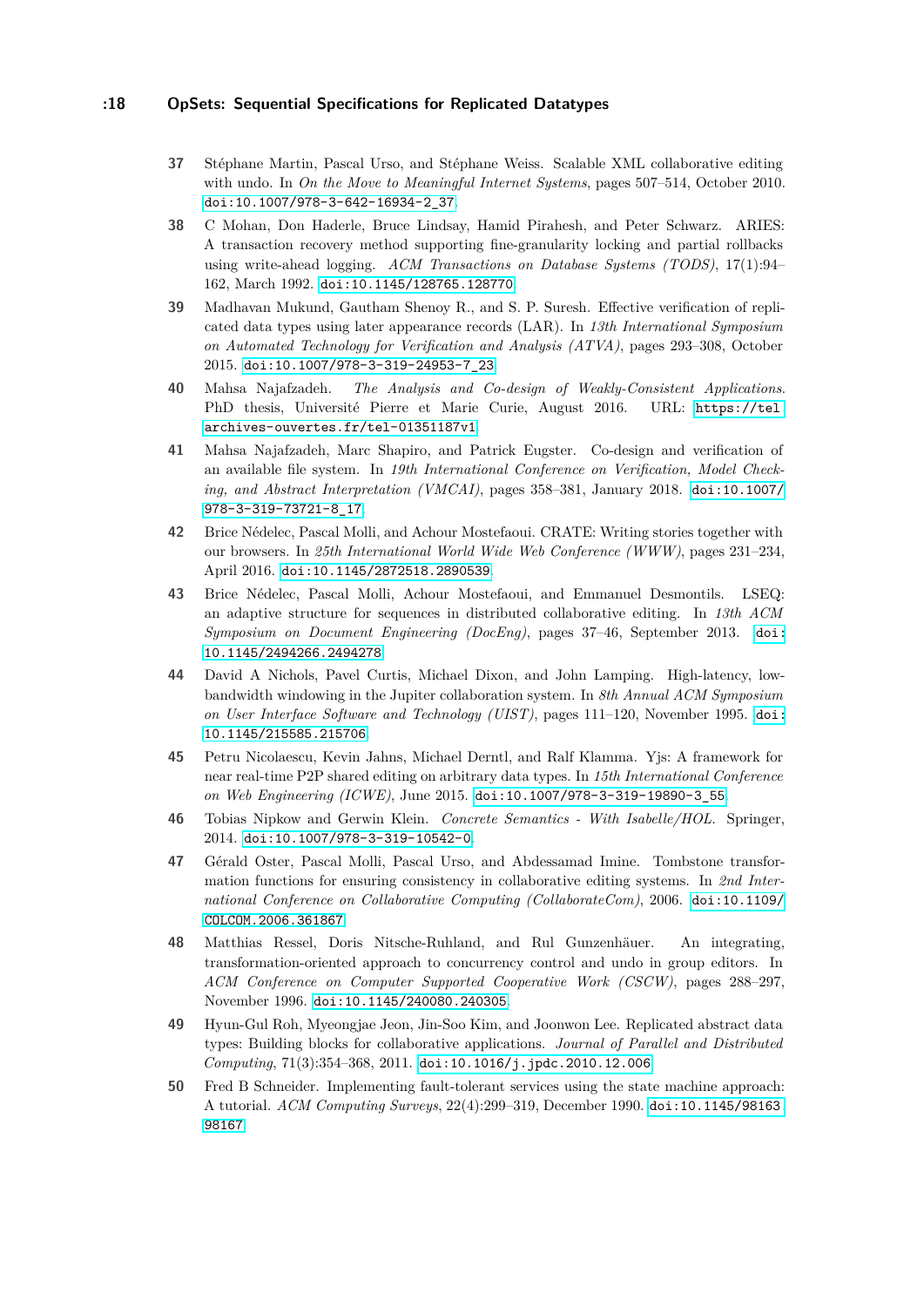- <span id="page-18-2"></span>**51** Marc Shapiro, Nuno Preguiça, Carlos Baquero, and Marek Zawirski. A comprehensive study of convergent and commutative replicated data types. Technical Report 7506, INRIA, 2011. URL: <http://hal.inria.fr/inria-00555588/>.
- <span id="page-18-3"></span>**52** Marc Shapiro, Nuno Preguiça, Carlos Baquero, and Marek Zawirski. Conflict-free replicated data types. In *13th International Symposium on Stabilization, Safety, and Security of Distributed Systems (SSS)*, pages 386–400, October 2011. [doi:10.1007/978-3-642-24550-3\\_](http://dx.doi.org/10.1007/978-3-642-24550-3_29) [29](http://dx.doi.org/10.1007/978-3-642-24550-3_29).
- <span id="page-18-11"></span>**53** Chengzheng Sun and Clarence Ellis. Operational transformation in real-time group editors: Issues, algorithms, and achievements. In *ACM Conference on Computer Supported Cooperative Work (CSCW)*, pages 59–68, November 1998. [doi:10.1145/289444.289469](http://dx.doi.org/10.1145/289444.289469).
- <span id="page-18-12"></span>**54** Chengzheng Sun, Xiaohua Jia, Yanchun Zhang, Yun Yang, and David Chen. Achieving convergence, causality preservation, and intention preservation in real-time cooperative editing systems. *ACM Transactions on Computer-Human Interaction (TOCHI)*, 5(1):63– 108, 1998. [doi:10.1145/274444.274447](http://dx.doi.org/10.1145/274444.274447).
- <span id="page-18-8"></span>**55** Vinh Tao, Marc Shapiro, and Vianney Rancurel. Merging semantics for conflict updates in geo-distributed file systems. In *8th ACM International Systems and Storage Conference (SYSTOR)*, May 2015. [doi:10.1145/2757667.2757683](http://dx.doi.org/10.1145/2757667.2757683).
- <span id="page-18-0"></span>**56** Douglas B Terry, Alan J Demers, Karin Petersen, Mike J Spreitzer, Marvin M Theimer, and Brent B Welch. Session guarantees for weakly consistent replicated data. In *3rd International Conference on Parallel and Distributed Information Systems (PDIS)*, pages 140–149, September 1994. [doi:10.1109/PDIS.1994.331722](http://dx.doi.org/10.1109/PDIS.1994.331722).
- <span id="page-18-10"></span>**57** Douglas B Terry, Marvin M Theimer, Karin Petersen, Alan J Demers, Mike J Spreitzer, and Carl H Hauser. Managing update conflicts in Bayou, a weakly connected replicated storage system. In *15th ACM Symposium on Operating Systems Principles (SOSP)*, pages 172–182, December 1995. [doi:10.1145/224056.224070](http://dx.doi.org/10.1145/224056.224070).
- <span id="page-18-7"></span>**58** Frank S Thomas. crjdt: A conflict-free replicated JSON datatype in Scala. URL: [https:](https://github.com/fthomas/crjdt) [//github.com/fthomas/crjdt](https://github.com/fthomas/crjdt).
- <span id="page-18-9"></span>**59** Vaughn Vernon. *Implementing Domain-Driven Design*. Addison-Wesley Professional, February 2013.
- <span id="page-18-1"></span>**60** Werner Vogels. Eventually consistent. *Communications of the ACM*, 52(1):40–44, January 2009. [doi:10.1145/1435417.1435432](http://dx.doi.org/10.1145/1435417.1435432).
- <span id="page-18-14"></span>**61** Hengfeng Wei, Yu Huang, and Jian Lu. Specification and implementation of replicated list: The Jupiter protocol revisited. *arxiv.org*, August 2017. URL: [https://arxiv.org/abs/](https://arxiv.org/abs/1708.04754) [1708.04754](https://arxiv.org/abs/1708.04754).
- <span id="page-18-5"></span>**62** Stéphane Weiss, Pascal Urso, and Pascal Molli. Logoot: A scalable optimistic replication algorithm for collaborative editing on P2P networks. In *29th IEEE International Conference on Distributed Computing Systems (ICDCS)*, pages 404–412, June 2009. [doi:10.1109/ICDCS.2009.75](http://dx.doi.org/10.1109/ICDCS.2009.75).
- <span id="page-18-6"></span>**63** Stéphane Weiss, Pascal Urso, and Pascal Molli. Logoot-Undo: Distributed collaborative editing system on P2P networks. *IEEE Transactions on Parallel and Distributed Systems*, 21(8):1162–1174, January 2010. [doi:10.1109/TPDS.2009.173](http://dx.doi.org/10.1109/TPDS.2009.173).
- <span id="page-18-4"></span>**64** Makarius Wenzel, Lawrence C. Paulson, and Tobias Nipkow. The Isabelle framework. In *21st International Conference on Theorem Proving in Higher Order Logics (TPHOLs)*, pages 33–38, August 2008. [doi:10.1007/978-3-540-71067-7\\_7](http://dx.doi.org/10.1007/978-3-540-71067-7_7).
- <span id="page-18-13"></span>**65** Peter Zeller, Annette Bieniusa, and Arnd Poetzsch-Heffter. Formal specification and verification of CRDTs. In *34th IFIP International Conference on Formal Techniques for Distributed Objects, Components and Systems (FORTE)*, June 2014. [doi:10.1007/](http://dx.doi.org/10.1007/978-3-662-43613-4_3) [978-3-662-43613-4\\_3](http://dx.doi.org/10.1007/978-3-662-43613-4_3).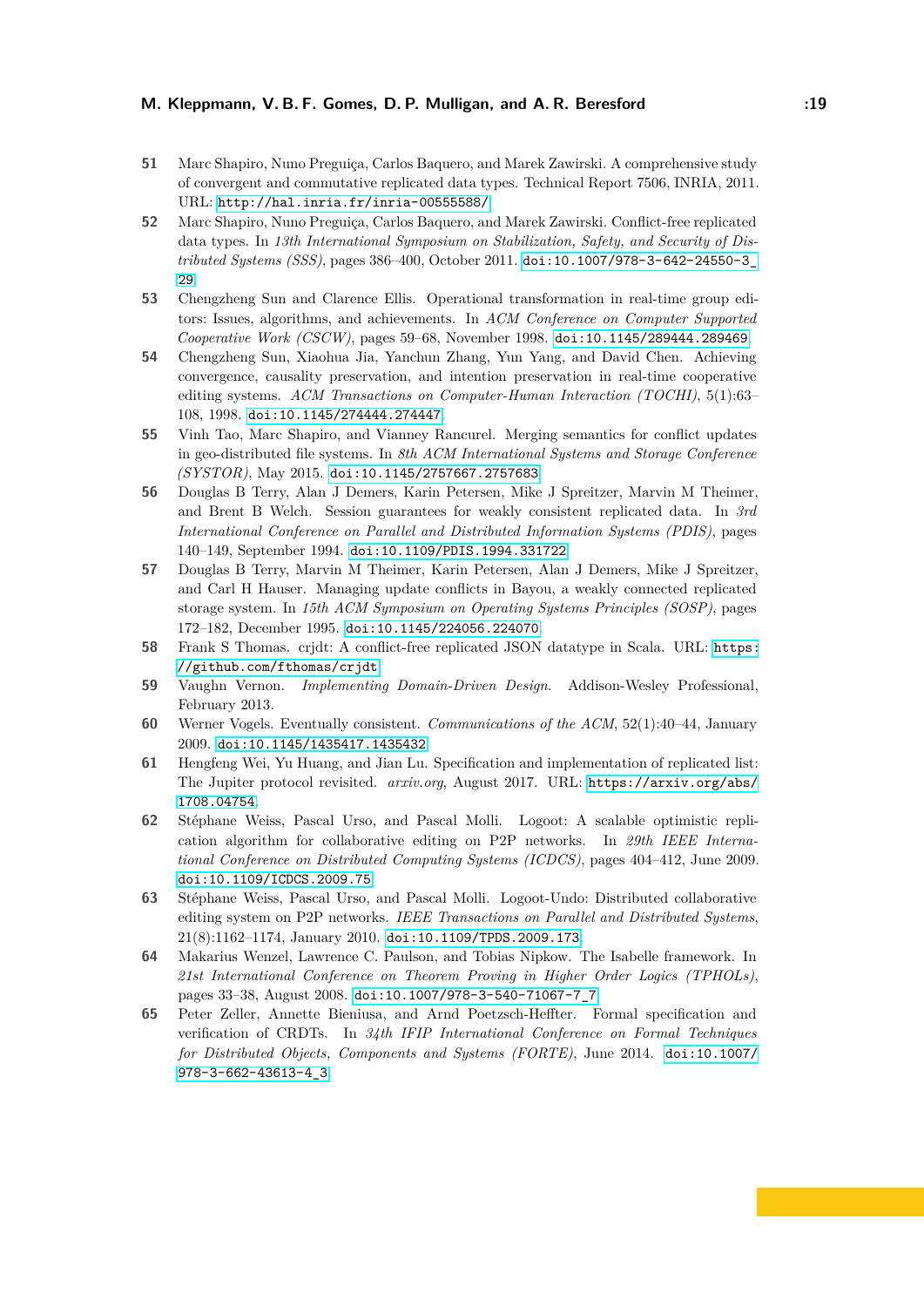#### **:20 OpSets: Sequential Specifications for Replicated Datatypes**

## <span id="page-19-0"></span>**A Generating Operations**

Listing [1](#page-20-0) gives pseudocode for functions that generate these operations. Intuitively, these functions form an API through which nodes can modify OpSets to indirectly describe replicated list and map datatypes. The first parameter *O* of each function is the OpSet that defines the current state of the node, and the functions return an updated OpSet containing new operations. The interpretation  $\llbracket O \rrbracket$  returns a pair  $(E, L)$  as defined in § [3.2.](#page-6-0) The function newID( $O$ ) returns a unique ID (e.g. a Lamport timestamp [\[35\]](#page-16-5)) that is greater than any existing ID in the OpSet *O*. Note that we elide explicit network broadcasts reflecting changes in a node's OpSet.

The function setMapKey can be called by a user to update a map object with ID *map*, setting a key *key* to a value *val*. If *val* references an existing object, *id*<sup>1</sup> is set to the ID of that existing object; otherwise, the function VALUEID generates a new Make  $\cdots$  operation for the value, and the new operation is added to  $O'$ . A new ID  $id_2$  is generated for the Assign operation, in which the key *key* is set to  $id_1$  (which identifies the value *val*). Finally, the function returns the OpSet with the Assign operation included. The other definitions follow a similar pattern.

The list manipulation functions SETLISTINDEX, INSLISTINDEX and REMOVELISTINDEX take a numeric index as argument to identify the position in the list being edited. The numeric index is translated into the ID of a list element using the function  $idxKey_{E,L}()$ :

$$
idxKey_{E,L}(obj, key, i) = \begin{cases} idxKey_{E,L}(obj, n, i-1) \\ \text{if } i > 0 \land (key, n) \in L \land \exists id, val. (id, obj, key, val) \in E \\ idxKey_{E,L}(obj, n, i) \\ \text{if } (key, n) \in L \land \nexists id, val. (id, obj, key, val) \in E \\ key \\ \text{if } i = 0 \end{cases}
$$

*key* is initially the ID of the MakeList operation that created the list. The function recursively moves along the linked list structure in *L*, decrementing the index for every list element that has an associated value, and not counting any list elements without associated value (which are treated as deleted). Eventually, it returns the ID of the list element with the desired index.

## **B Introduction to Isabelle/HOL**

To help any readers who are not familiar with Isabelle/HOL, this appendix provides a brief introduction to the key concepts and syntax, taken from our previous work [\[21\]](#page-16-3). A more detailed introduction can be found in the standard tutorial material [\[46\]](#page-17-13).

#### **B.1 Syntax of expressions.**

Isabelle/HOL is a logic with a strict, polymorphic, inferred type system. *Function types* are written  $\tau_1 \Rightarrow \tau_2$ , and are inhabited by *total* functions, mapping elements of  $\tau_1$  to elements of  $\tau_2$ . We write  $\tau_1 \times \tau_2$  for the *product type* of  $\tau_1$  and  $\tau_2$ , inhabited by pairs of elements of type  $\tau_1$  and  $\tau_2$ , respectively. *Type operators* are applied to arguments in reverse order:  $\tau$  *list* denotes the type of lists of elements of type  $\tau$ , and  $\tau$  *set* denotes the type of mathematical (i.e., potentially infinite) sets of type  $\tau$ , for instance. Type variables are written in lowercase, and preceded with a prime:  $a \Rightarrow a$  denotes the type of a polymorphic identity function, for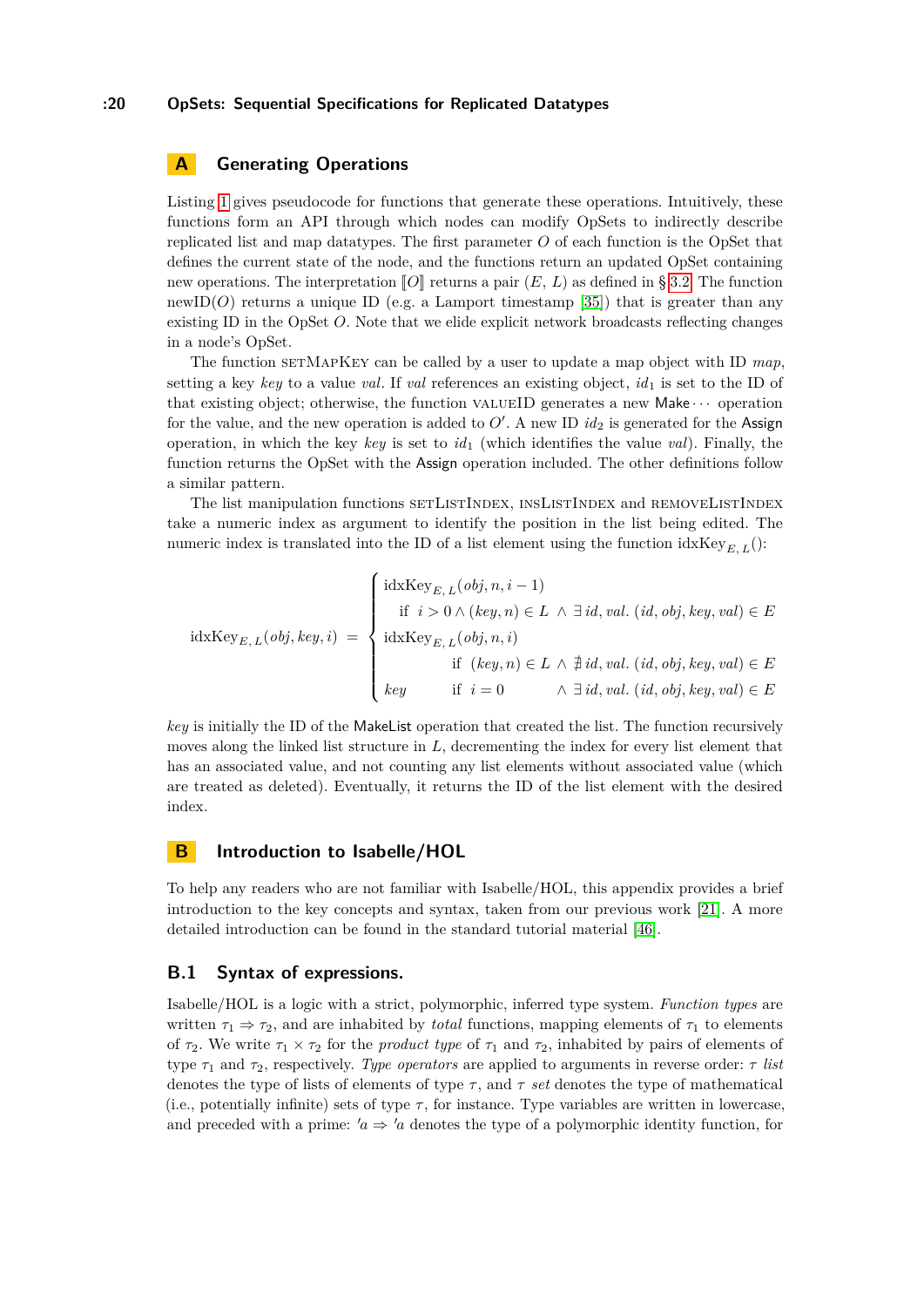#### <span id="page-20-0"></span>**Listing 1** Generating new operations for modifying maps and lists.

```
function \text{SETMAPKEY}(O, map, key, val)(E, L) = \llbracket O \rrbracket(id_1, op_1) = \text{VALUEID}(O, val)if op_1 \neq \perp then
     O := O ∪ {(id<sub>1</sub>, op<sub>1</sub>)})
  end if
  id_2 = newID(O)prev = \{id \mid \exists v. (id, map, key, v) \in E\}return O ∪
     \{(id_2, \text{Assign}(map, key, id_1, prev))\}end function
function REMOVEMAPKEY(O, map, key)(E, L) = ||O||id_1 = newID(O)prev = \{id \mid \exists v. (id, map, key, v) \in E\}return O ∪
     \{(id_1, Remove(map, key, prev))\}end function
function VALUEID(O, val)if val is a primitive type then
     return (newID(O), MakeVal(val))
  else if val = [] (empty list literal) then
     return (newID(O), MakeList)
  else if val = \{\} (empty map literal) then
     return (newID(O), MakeMap)
  else (val is an existing object)
     return (objID(val), \perp)
  end if
end function
                                                     function \text{SETLISTINDEX}(O, list, index, val)(E, L) = \llbracket O \rrbracket(id_1, op_1) = \text{VALUEID}(O, val)if op_1 \neq \perp then
                                                           O := O ∪ {(id<sub>1</sub>, op<sub>1</sub>)})
                                                        end if
                                                        id_2 = newID(O)key = \text{idxKey}_{E, L}(list, list, index)prev = \{id \mid \exists v. (id, list, key, v) \in E\}return O ∪
                                                           \{(id_2, \text{Assign}(list, key, id_1, prev))\}end function
                                                     function INSLISTINDEX(O, list, index, val)(E, L) = \llbracket O \rrbracket(id_1, op_1) = \text{VALUEID}(O, val)if op_1 \neq \perp then
                                                           O := O ∪ {(id<sub>1</sub>, op<sub>1</sub>)})
                                                        end if
                                                        id_2 = newID(O)if index = 0 then
                                                           ref = list
                                                        else
                                                           ref = \text{idxKey}_{E, L}(list, list, index - 1)end if
                                                        O := O ∪ { (id_2, InsetAfter(ref)) }id_3 = newID(O)return O ∪
                                                           \{(id_3, \text{Assign}(list, id_2, id_1, \emptyset))\}end function
                                                     function REMOVELISTINDEX(O, list, index)(E, L) = [O]id_1 = newID(O)key = \text{idxKey}_{E, L}(list, list, index)prev = \{id \mid \exists v. (id, list, key, v) \in E\}return O ∪
                                                           \{(id_1, Remove(list, key, prev))\}end function
```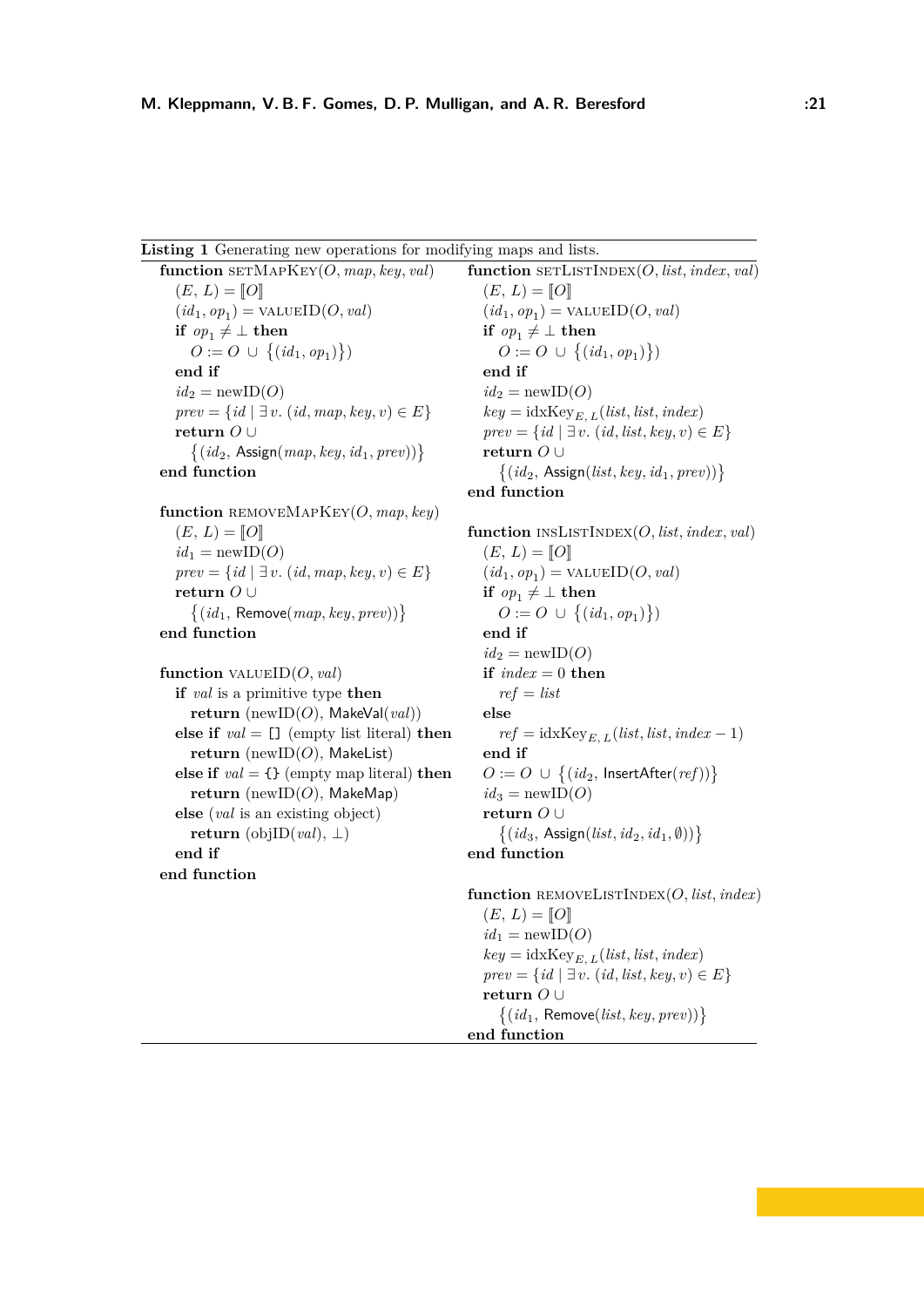#### **:22 OpSets: Sequential Specifications for Replicated Datatypes**

example. *Tagged union* types are introduced with the **datatype** keyword, with *constructors* of these types usually written with an initial upper case letter.

In Isabelle/HOL's term language we write *t* :: *τ* for a *type ascription*, constraining the type of the term *t* to the type  $\tau$ . We write  $\lambda x$ , *t* for an anonymous function mapping an argument  $x$  to  $t(x)$ , and write the application of term  $t$  with function type to an argument *u* as *t u*. Terms of list type are introduced using one of two constructors: the empty list [ ] or 'nil', and the infix 'cons' operator *#*, which prepends an element to an existing list. We use  $[t_1, \ldots, t_n]$  as syntactic sugar for a list literal, and  $xs \otimes ys$  to express the concatenation (appending) of two lists *xs* and *ys*. We write { } for the empty set, and use usual mathematical notation for set union, disjunction, membership tests, and so on:  $t \cup u$ ,  $t \cap u$ , and  $x \in t$ . We write  $t \rightarrow s$  for logical implication between formulae (terms of type *bool*). Strictly speaking Isabelle is a logical framework, providing a weak meta-logic within which object logics are embedded, including the Isabelle/HOL object logic that we use in this work. Accordingly, the implication arrow of Isabelle's meta-logic,  $t \Longrightarrow u$ , is required in certain contexts over the object-logic implication arrow,  $t \rightarrow s$ , already introduced. However, for purposes of an intuitive understanding, the two forms of implication can be regarded as equivalent by the reader, with the requirement to use one over the other merely being an implementation detail of Isabelle itself. We will sometimes use the shorthand  $[[H_1; \ldots; H_n]] \Longrightarrow C$  instead of iterated meta-logic implications, i.e.,  $H_1 \Longrightarrow \dots \Longrightarrow H_n \Longrightarrow C$ .

# **B.2 Definitions and theorems.**

New non-recursive definitions are entered into Isabelle's global context using the **definition** keyword. Recursive functions are defined using the **fun** keyword, and support *pattern matching* on their arguments. All functions are total, and therefore every recursive function must be provably terminating. All termination proofs in this work are generated automatically by Isabelle itself.

*Inductive relations* are defined with the **inductive** keyword. For example, the definition

**inductive** *only-fives* :: *nat list*  $\Rightarrow$  *bool* where *only-fives*  $\Box$  $\lceil \text{only-fives } xs \rceil \implies only-fives (5 \# xs)$ 

introduces a new constant *only-fives* of type *nat list* ⇒ *bool*. The two clauses in the body of the definition enumerate the conditions under which *only-fives xs* is true, for arbitrary *xs*: firstly, *only-fives* is true for the empty list; and secondly, if you know that *only-fives xs* is true for some *xs*, then you can deduce that *only-fives* (5#*xs*) (i.e., *xs* prefixed with the number 5) is also true. Moreover, *only-fives xs* is true in no other circumstances—it is the *smallest* relation closed under the rules defining it. In short, the clauses above state that *only-fives xs* holds exactly in the case where *xs* is a (potentially empty) list containing only repeated copies of the natural number 5.

Lemmas, theorems, and corollaries can be asserted using the **lemma**, **theorem**, and **corollary** keywords, respectively. There is no semantic difference between these keywords in Isabelle, and they serve only to mark certain results as especially important (or unimportant) for human readers. For example,

```
theorem only-fives-concat:
   assumes only-fives xs and only-fives ys
   shows only-fives (xs @ys)
```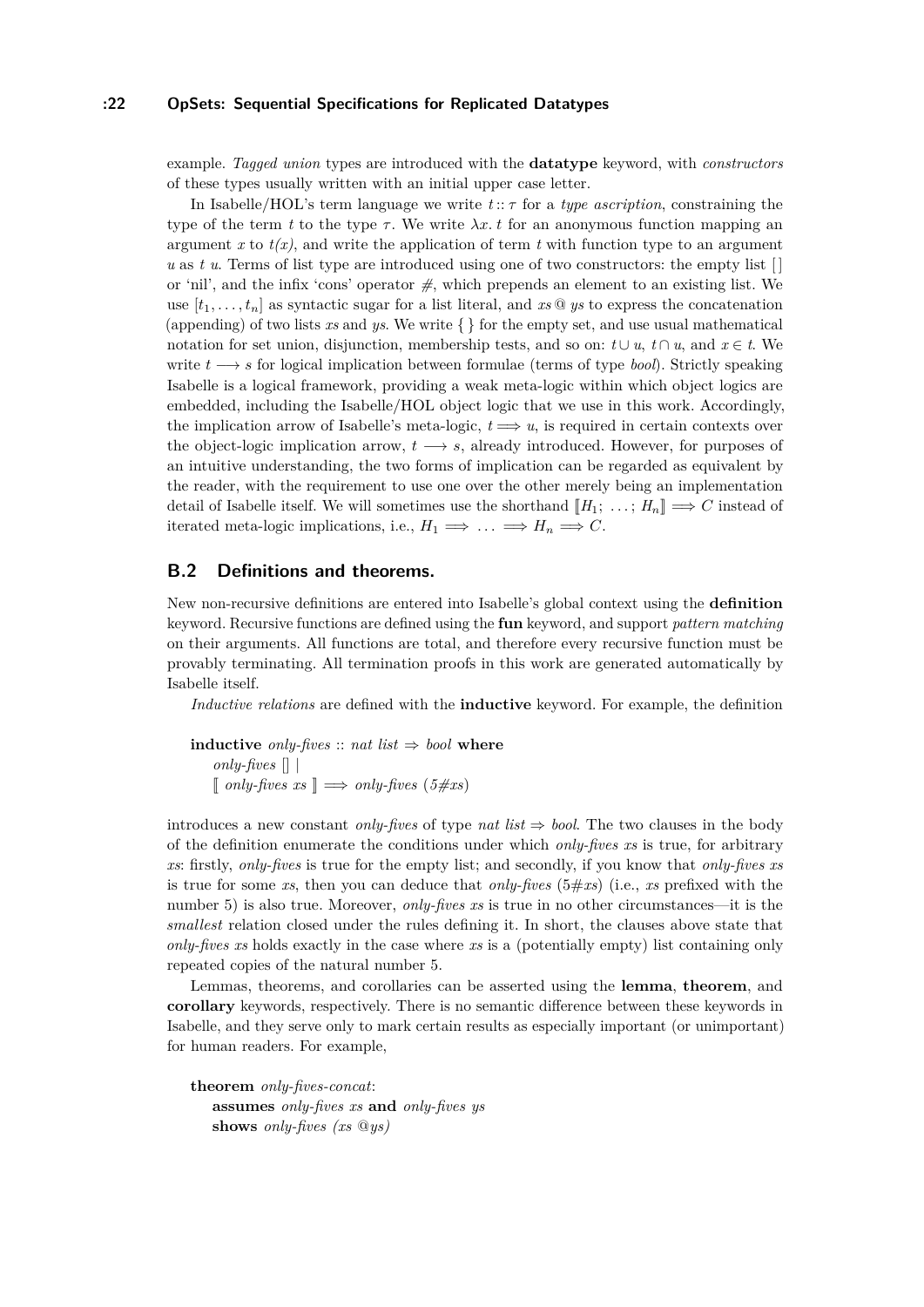conjectures that if *xs* and *ys* are both lists of fives, then their concatenation *xs* @ *ys* is also a list of fives. Isabelle then requires that this claim be proved by using one of its proof methods, for example by induction. Some proofs can be automated, whilst others require the user to provide explicit reasoning steps. The theorem is assigned a name, here *only-fives-concat*, so that it may be referenced in later proofs.

## **C Statements of Mechanised Proofs**

In this appendix we provide a copy of the Isabelle/HOL definitions and proof statements that support the central claims in the paper. For space reasons, the actual proofs are omitted; the full formal proof development can be found in the Isabelle Archive of Formal Proofs [\[33\]](#page-16-4). The source code is available at <https://github.com/trvedata/opsets>.

# <span id="page-22-0"></span>**C.1 Abstract OpSet**

In this section, we define a general-purpose OpSet abstraction that is not specific to any one particular datatype. An OpSet is a set of (ID, operation) pairs with an associated total order on IDs (represented here with the *linorder* typeclass), and satisfying the following properties:

- **1.** The ID is unique (that is, if any two pairs in the set have the same ID, then their operation is also the same).
- **2.** If the operation references the IDs of any other operations, those referenced IDs are less than that of the operation itself, according to the total order on IDs. To avoid assuming anything about the structure of operations here, we use a function *deps* that returns the set of dependent IDs for a given operation. This requirement is a weak expression of causality: an operation can only depend on causally prior operations, and by making the total order on IDs a linear extension of the causal order, we can easily ensure that any referenced IDs are less than that of the operation itself.

**3.** The OpSet is finite (but we do not assume any particular maximum size). We define it as follows in Isabelle: $<sup>1</sup>$  $<sup>1</sup>$  $<sup>1</sup>$ </sup>

```
locale opset =
  fixes opset :: ('oid::\{linear\} \times 'oper) setand deps \therefore 'oper \Rightarrow 'oid set
  assumes unique-oid: (\textit{oid}, \textit{op1}) \in \textit{opset} \implies (\textit{oid}, \textit{op2}) \in \textit{opset} \implies \textit{op1} = \textit{op2}and ref-older: (oid, oper) \in opset \implies ref \in deps oper \implies ref \lt oid
    and finite-opset: finite opset
```
We prove that any subset of an OpSet is also a valid OpSet. This is the case because, although an operation can depend on causally prior operations, the OpSet does not require those prior operations to actually exist. This weak assumption makes the OpSet model more general and simplifies reasoning about OpSets.

<sup>1</sup> In programming terms, a *locale* (or 'local theory') may be thought of as an interface with associated laws that implementations must obey. When showing that an implementation matches this interface, one must also show that the implementation satisfies all assumed laws of the locale. Moreover, locales can be extended with new assumed facts and fixed constants to form a hierarchy, and definitions and theorems may be defined and declared within a locale and made available to all of its implementations. See the standard Isabelle tutorial material, as well as [\[30\]](#page-16-16) and [\[25\]](#page-16-17) for a more detailed explanation of locales.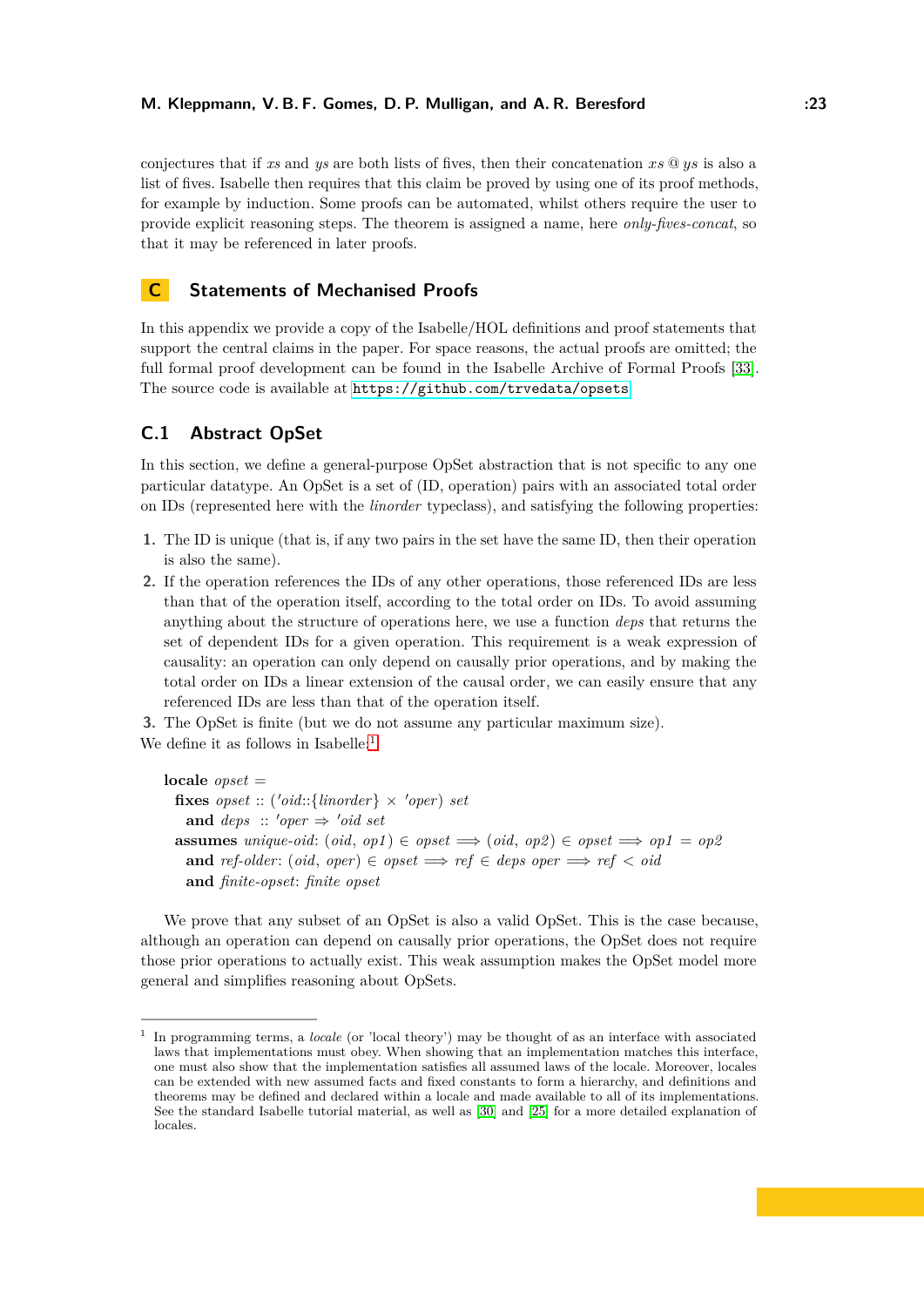**lemma** *opset-subset*: **assumes** *opset Y deps* and  $X \subseteq Y$ **shows** *opset X deps*

# **C.1.1 The** *spec-ops* **predicate**

The *spec-ops* predicate describes a list of (ID, operation) pairs that corresponds to the linearisation of an OpSet, and which we use for sequentially interpreting the OpSet. A list satisfies *spec-ops* iff it is sorted in ascending order of IDs, if the IDs are unique, and if every operation's dependencies have lower IDs than the operation itself. A list is implicitly finite in Isabelle/HOL.

**definition**  $spec\text{-}ops::('oid::\{linear\} \times 'oper)$  *list*  $\Rightarrow ('oper \Rightarrow 'oid set) \Rightarrow bool$ **where**

 $spec-ops \text{ }ops \text{ }des \equiv (sorted \text{ } (map \text{ }fst \text{ }ops) \land distinct \text{ } (map \text{ }fst \text{ }ops) \land$ (∀ *oid oper ref .* (*oid, oper*) ∈ *set ops* ∧ *ref* ∈ *deps oper* −→ *ref < oid*))

We prove that for any given OpSet, a *spec-ops* linearisation exists:

**lemma** *spec-ops-exists*: **assumes** *opset ops deps* **shows**  $∃ op-list$ *. set op-list* = *ops* ∧ *spec-ops op-list deps* 

Conversely, for any given *spec-ops* list, the set of pairs in the list is an OpSet:

**lemma** *spec-ops-is-opset*: **assumes** *spec-ops op-list deps* **shows** *opset* (*set op-list*) *deps*

# **C.1.2 The** *crdt-ops* **predicate**

Like *spec-ops*, the *crdt-ops* predicate describes the linearisation of an OpSet into a list. Like *spec-ops*, it requires IDs to be unique. However, its other properties are different: *crdt-ops* does not require operations to appear in sorted order, but instead, whenever any operation references the ID of a prior operation, that prior operation must appear previously in the *crdt-ops* list. Thus, the order of operations is partially constrained: operations must appear in causal order, but concurrent operations can be ordered arbitrarily.

This list describes the operation sequence in the order it is typically applied to an operation-based CRDT. Applying operations in the order they appear in *crdt-ops* requires that concurrent operations commute. For any *crdt-ops* operation sequence, there is a permutation that satisfies the *spec-ops* predicate. Thus, to check whether a CRDT satisfies its sequential specification, we can prove that interpreting any *crdt-ops* operation sequence with the commutative operation interpretation results in the same end result as interpreting the *spec-ops* permutation of that operation sequence with the sequential operation interpretation.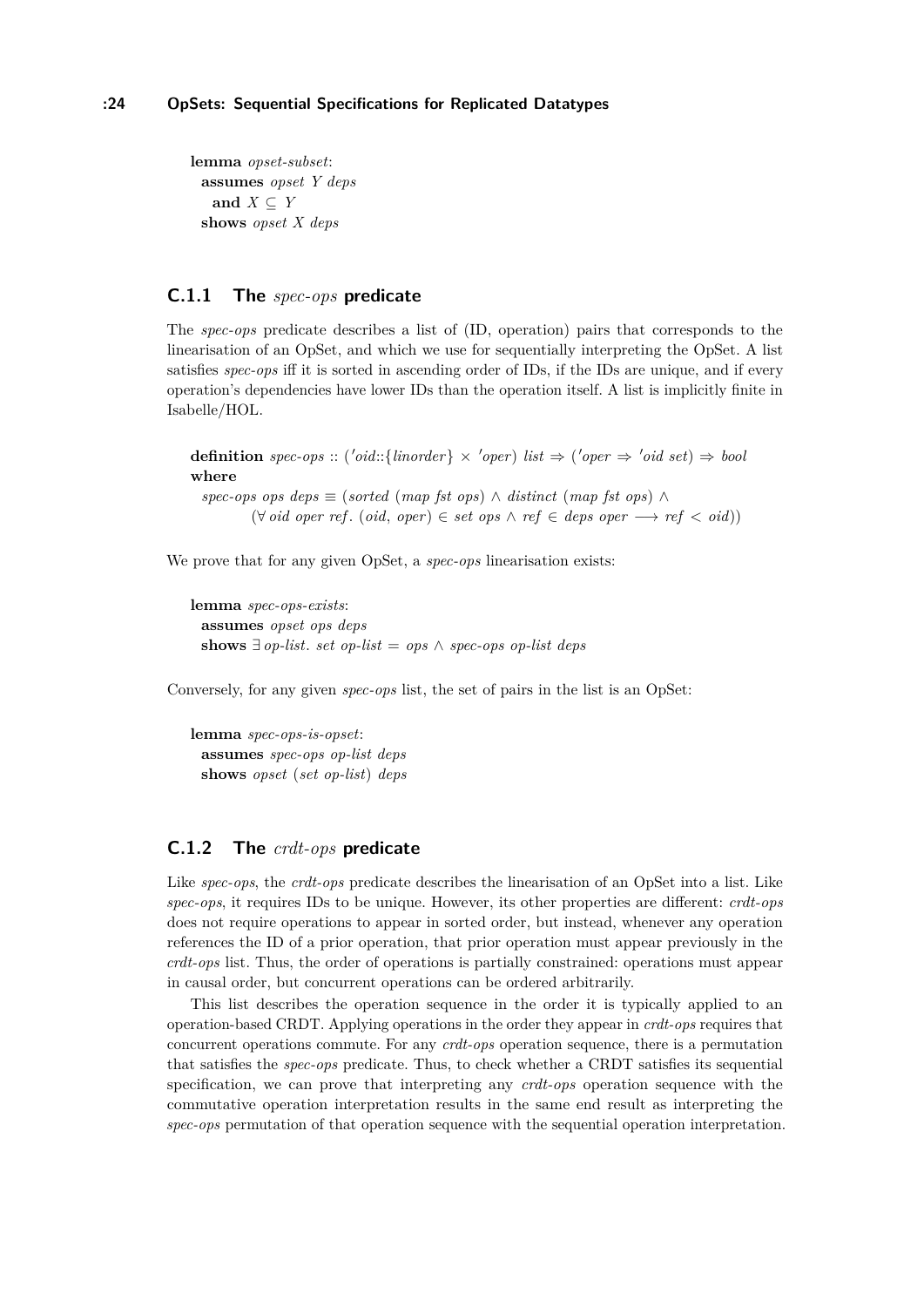**inductive** crdt-ops :: ('oid::{linorder} × 'oper) list  $\Rightarrow$  ('oper  $\Rightarrow$  'oid set)  $\Rightarrow$  bool **where** *crdt-ops* [] *deps* | [[*crdt-ops xs deps*; *oid*  $\notin$  *set* (*map fst xs*); ∀ *ref* ∈ *deps oper. ref* ∈ *set* (*map fst xs*) ∧ *ref < oid*  $\mathbb{R} \implies \text{crdt-ops}$  (*xs*  $\mathbb{Q}$  [(*oid, oper*)]) *deps* 

# **C.2 Specifying List Insertion**

In this section we consider only list insertion. We model an insertion operation as a pair (*ID, ref*), where *ref* is either *None* (signifying an insertion at the head of the list) or *Some r* (an insertion immediately after a reference element with ID *r*). If the reference element does not exist, the operation does nothing.

We provide two different definitions of the interpretation function for list insertion: *insertspec* and *insert-alt*. The *insert-alt* definition matches the paper, while *insert-spec* uses the Isabelle/HOL list datatype, making it more suitable for formal reasoning. In section [C.2.2](#page-25-1) we prove that the two definitions are in fact equivalent.

```
fun insert-spec :: 'oid list \Rightarrow ('oid \times 'oid option) \Rightarrow 'oid list
where
  insert\text{-}spec\; xs \quad (oid, None) = oid\# xsinsert\text{-}spec \parallel \text{(oid, -)} = []insert\text{-}spec\ (x\#xs)\ (oid, Some\ ref) =(if x = ref then x \# oil \# xs)else x \# (insert-spec xs (oid, Some ref)))
```
**fun** insert-alt :: ('oid  $\times$  'oid option) set  $\Rightarrow$  ('oid  $\times$  'oid)  $\Rightarrow$  ('oid  $\times$  'oid option) set **where**  $insert-alt$  *list-rel* (*oid*, *ref*) = ( *if* ∃ *n.* (ref, n) ∈ *list-rel then*  $\{(p, n) \in \text{list-rel. } p \neq \text{ref}\}$  ∪  $\{(ref, Some \text{oid})\}$  ∪  $\{(i, n): i = \text{oid} \land (\text{ref}, n) \in \text{list-rel}\}\$ 

*interp-ins* is the sequential interpretation of a set of insertion operations. It starts with an empty list as initial state, and then applies the operations from left to right.

**definition** *interp-ins* :: ( $'oid \times 'oid$  *option*) *list*  $\Rightarrow 'oid$  *list* **where** *interp-ins ops*  $\equiv$  *foldl insert-spec*  $\parallel$  *ops* 

# **C.2.1 The** *insert-ops* **predicate**

*else list-rel*)

We now specialise the definitions from section [C.1](#page-22-0) for list insertion. *insert-opset* is an opset consisting only of insertion operations, and *insert-ops* is the specialisation of the *spec-ops* predicate for insertion operations.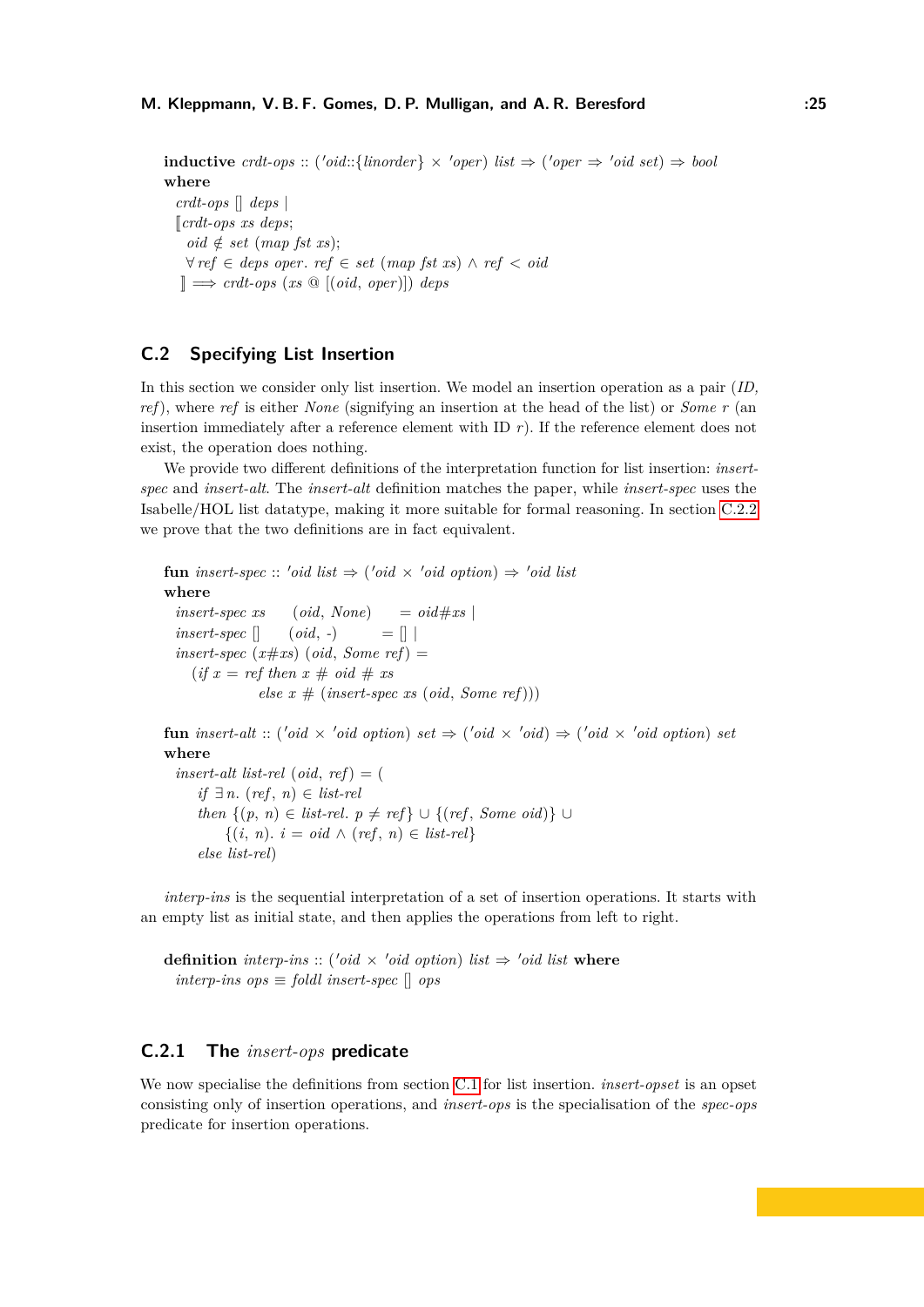**locale** *insert-opset* = *opset opset set-option* **for** *opset* :: ( $'oid::\{linear\} \times 'oid$  *option*) *set* 

**definition** *insert-ops* :: ('oid::{*linorder*}  $\times$  'oid option) *list*  $\Rightarrow$  *bool* where *insert-ops list* ≡ *spec-ops list set-option*

# <span id="page-25-1"></span>**C.2.2 Equivalence of the two definitions of insertion**

We now prove that the two definitions of insertion, *insert-spec* and *insert-alt*, are equivalent. First we define how to derive the successor relation from an Isabelle list. This relation contains (*id*, *None*) if *id* is the last element of the list, and (*id1*, *id2* ) if *id1* is immediately followed by *id2* in the list.

**fun** *succ-rel* :: '*oid list*  $\Rightarrow$  ('*oid*  $\times$  '*oid option*) *set* **where**  $succ\text{-}rel \parallel = \{\}$  $succ\text{-rel}$  [*head*] = {(*head, None*)}  $succ$ *rel*  $(head#x#xs) = \{(head, Some x)\} \cup succ$ *rel*  $(x#xs)$ 

interp-alt is the equivalent of interp-ins, but using *insert-alt* instead of *insert-spec*. To match the paper, it uses a distinct head element to refer to the beginning of the list.

**definition**  $\text{interp-alt} :: \text{'} \text{oid} \Rightarrow (\text{'} \text{oid} \times \text{'} \text{oid} \text{ option}) \text{ list } \Rightarrow (\text{'} \text{oid} \times \text{'} \text{oid} \text{ option}) \text{ set}$ **where** *interp-alt head ops*  $\equiv$  *foldl insert-alt*  $\{(head, None)\}$ (*map* (*λx. case x of*  $(oid, None) \Rightarrow (oid, head)$  $(oid, Some\ ref) \Rightarrow (oid, ref)$ *ops*)

We can now prove that *insert-spec* and *insert-alt* are equivalent:

**theorem** *insert-alt-equivalent*: **assumes** *insert-ops ops* and *head*  $\notin$  *fst ' set ops* **and**  $\bigwedge r$ *. Some*  $r \in$  *snd* ' *set ops*  $\implies$   $r \neq$  *head* **shows** *succ-rel* (*head*  $\#$  *interp-ins ops*) = *interp-alt head ops* 

# <span id="page-25-0"></span>**C.3 No Interleaving**

The predicate *insert-seq start ops* is true iff *ops* is a list of insertion operations that begins by inserting after *start*, and then continues by placing each subsequent insertion directly after its predecessor. This definition models the sequential insertion of text at a particular place in a text document.

**inductive** insert-seq :: 'oid option  $\Rightarrow$  ('oid  $\times$  'oid option) list  $\Rightarrow$  bool where  $insert-seq start [(oid, start)]$  $\lceil$ *insert-seq start* (*list*  $\mathcal{Q}$  [(*prev, ref*)])] =⇒ *insert-seq start* (*list* @ [(*prev, ref*)*,* (*oid, Some prev*)])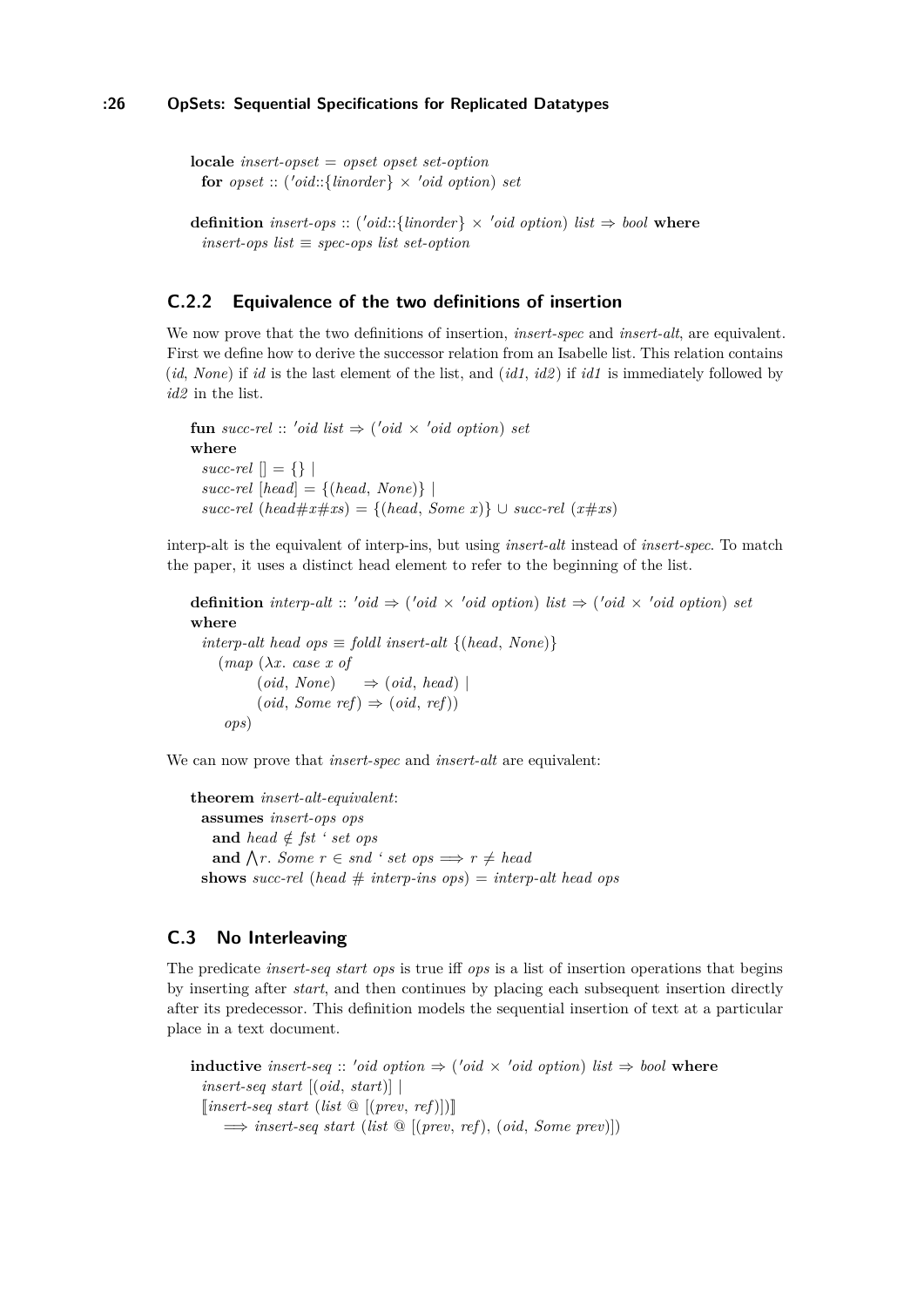#### **M. Kleppmann, V. B. F. Gomes, D. P. Mulligan, and A. R. Beresford :27**

Consider an execution that contains two distinct insertion sequences, *xs* and *ys*, that both begin at the same initial position *start*. We prove that, provided the starting element exists, the two insertion sequences are not interleaved. That is, in the final list order, either all insertions by *xs* appear before all insertions by *ys*, or vice versa.

**theorem** *no-interleaving*: **assumes** *insert-ops ops* **and** *insert-seq start xs* **and** *insert-ops xs* **and** *insert-seq start ys* **and** *insert-ops ys* **and** *set xs* ⊆ *set ops* **and** *set ys* ⊆ *set ops* **and** *distinct* (*map fst xs* @ *map fst ys*) **and**  $start = None \vee (\exists r. start = Some r \wedge r \in set (interp-ins ops))$ **shows** ( $∀x ∈ set (map fst xs)$ .  $∀y ∈ set (map fst ys)$ *. list-order ops x y*) ∨ (∀ *x* ∈ *set* (*map fst xs*)*.* ∀ *y* ∈ *set* (*map fst ys*)*. list-order ops y x*)

For completeness, we also prove what happens if there are two insertion sequences, *xs* and *ys*, but their reference element *start* does not exist. In this failure case, none of the insertions in *xs* or *ys* take effect.

```
theorem missing-start-no-insertion:
 assumes insert-ops ops
   and insert-seq (Some start) xs and insert-ops xs
   and insert-seq (Some start) ys and insert-ops ys
   and set xs ⊂ set ops and set ys ⊂ set ops
   and start \notin set (interp-ins ops)
 shows \forall x \in set \ (map \ fst \ xs) \cup set \ (map \ fst \ ys). \ x \notin set \ (interp-ins \ ops)
```
# <span id="page-26-0"></span>**C.4 The Replicated Growable Array (RGA)**

The RGA algorithm [\[49\]](#page-17-5) is a replicated list (or collaborative text-editing) algorithm. In this section we prove that RGA satisfies our list specification. The Isabelle/HOL definition of RGA in this section is based on our prior work on formally verifying CRDTs [\[21,](#page-16-3) [20\]](#page-16-8).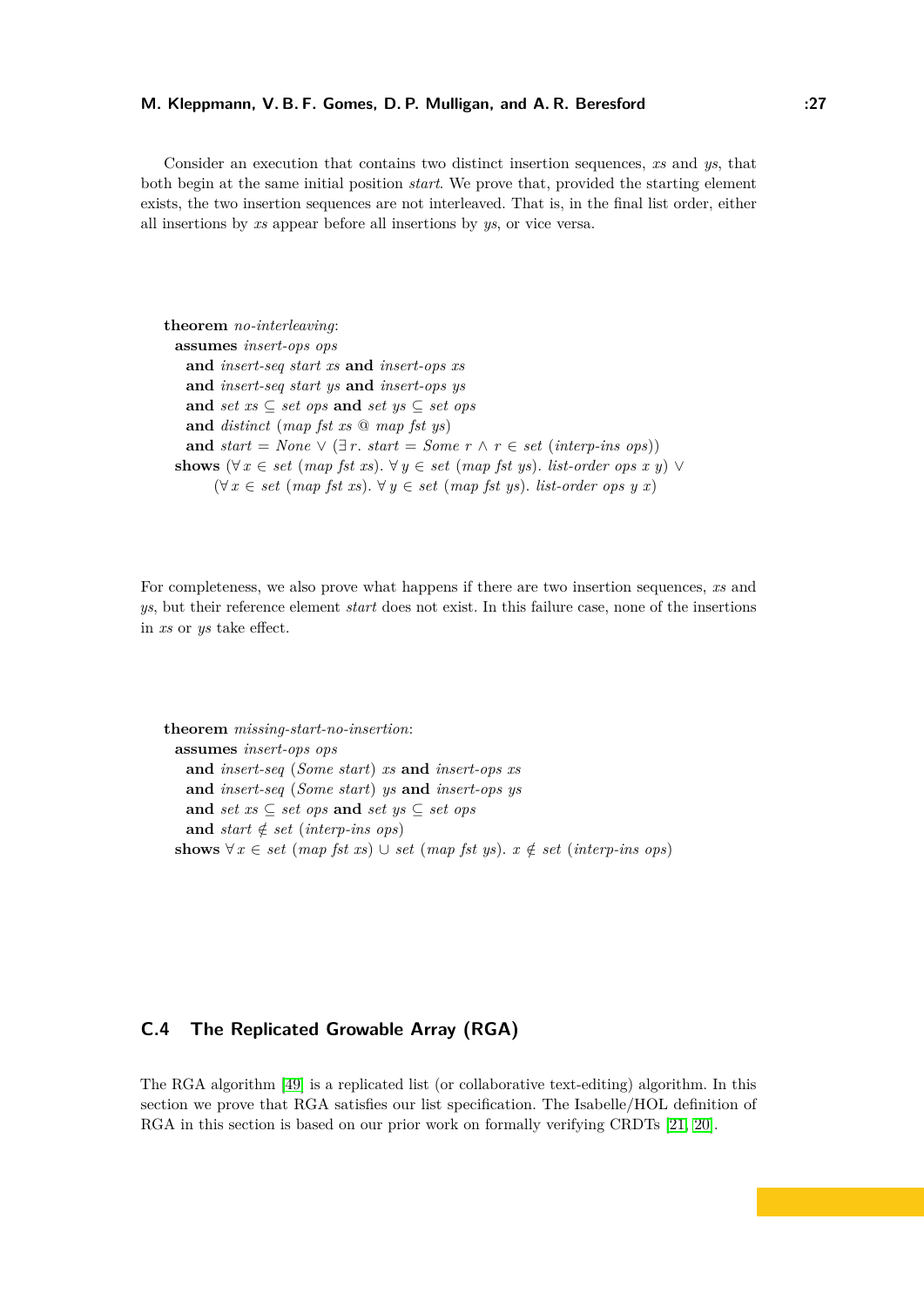#### **:28 OpSets: Sequential Specifications for Replicated Datatypes**

```
fun insert-body :: 'oid::{linorder} list \Rightarrow 'oid \Rightarrow 'oid list where
  insert-body \begin{bmatrix} e \\ e \end{bmatrix}insert-body (x \# xs) e =(if x < e \ then \ e \# x \# xs)else x # insert-body xs e)fun insert-rga :: 'oid::{linorder} list \Rightarrow ('oid \times 'oid option) \Rightarrow 'oid list where
  insert\text{-}rga xs (e, None) = insert\text{-}body xs e |insert-rga [ (e, Some i) = []insert-rga (x \# xs) (e, Some i) =(if x = i then)x \# insert-body xs e
      else
       x \# insert\text{-}rqa \; xs \; (e, Some \; i))
```
**definition** *interp-rga* :: ('oid::{*linorder*}  $\times$  'oid option) *list*  $\Rightarrow$  'oid *list* where *interp-rga ops*  $\equiv$  *foldl insert-rga*  $\parallel$  *ops* 

**definition** *rga-ops* :: ('*oid*::{*linorder*}  $\times$  '*oid option*) *list*  $\Rightarrow$  *bool* where *rga-ops list* ≡ *crdt-ops list set-option*

We can then prove that RGA satisfies our list specification:

**theorem** *rga-meets-spec*: **assumes** *rga-ops xs* **shows**  $∃ ys. set ys = set xs ∧ insert-ops ys ∧ interp-ins ys = interp-rga xs$ 

## <span id="page-27-0"></span>**C.5 Relationship to Strong List Specification**

In this section we show that our list specification is stronger than the  $A_{\text{strong}}$  specification of collaborative text editing by Attiya et al. [\[4\]](#page-15-3). We do this by showing that the OpSet interpretation of any set of insertion and deletion operations satisfies all of the consistency criteria that constitute the  $A_{\text{strong}}$  specification.

Attiya et al.'s specification is as follows [\[4\]](#page-15-3):

An abstract execution  $A = (H, \text{vis})$  belongs to the *strong list specification*  $A_{\text{strong}}$  if and only if there is a relation  $\mathsf{lo} \subseteq \mathsf{elements}(A) \times \mathsf{elements}(A)$ , called the *list order*, such that:

- **1.** Each event  $e = do(op, w) \in H$  returns a sequence of elements  $w = a_0 \dots a_{n-1}$ , where  $a_i \in \text{elements}(A)$ , such that
	- **a.** *w* contains exactly the elements visible to *e* that have been inserted, but not deleted:

 $\forall a. a \in w \iff (do(\text{ins}(a,)),) \leq_{\text{vis}} e) \land \neg (do(\text{del}(a),)) \leq_{\text{vis}} e).$ 

**b.** The order of the elements is consistent with the list order:

 $\forall i, j. (i < j) \implies (a_i, a_j) \in \mathsf{lo}.$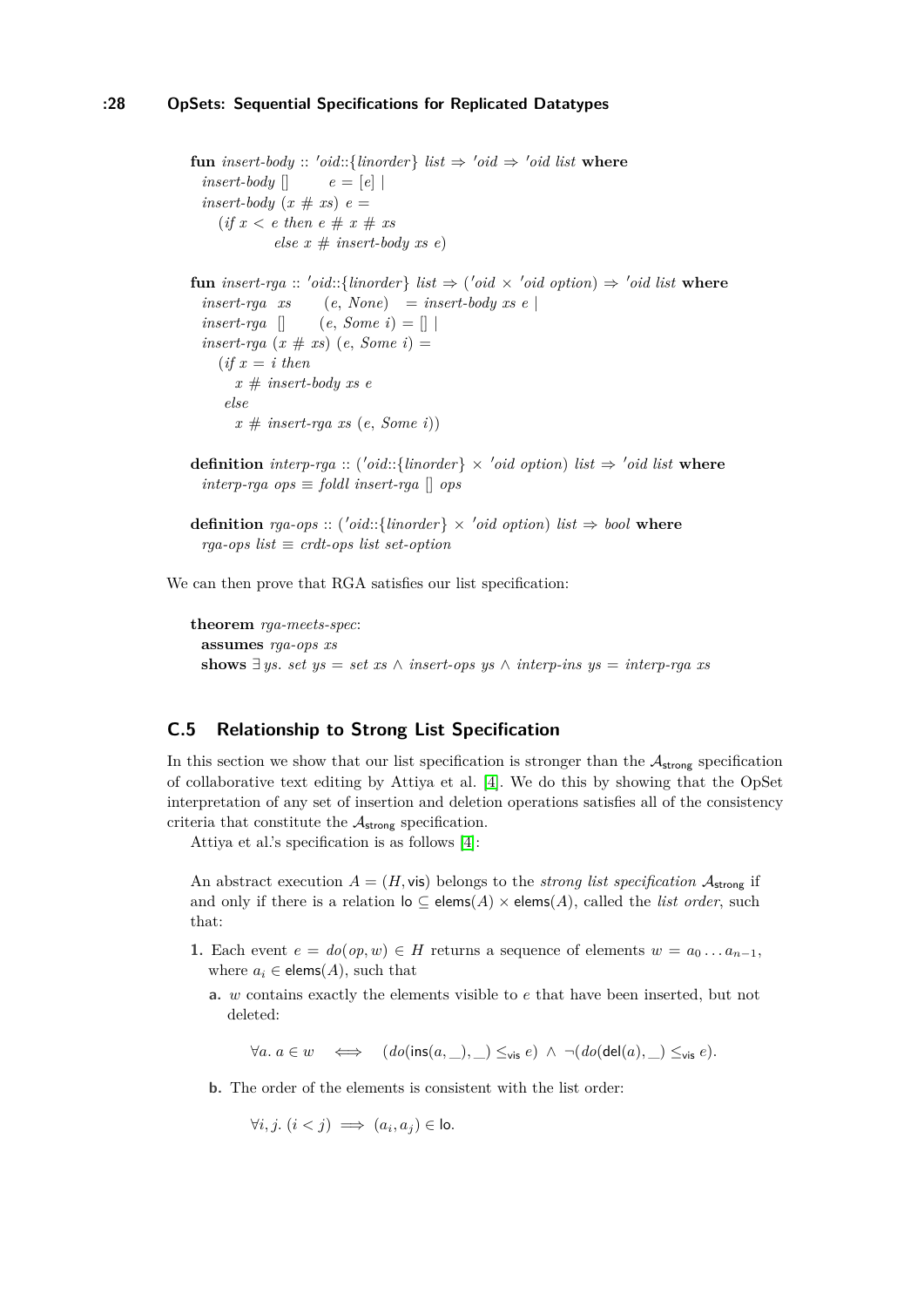#### **M. Kleppmann, V. B. F. Gomes, D. P. Mulligan, and A. R. Beresford :29**

- **c.** Elements are inserted at the specified position: if  $op = \text{ins}(a, k)$ , then  $a =$  $a_{\min\{k, n-1\}}$ .
- **2.** The list order lo is transitive, irreflexive and total, and thus determines the order of all insert operations in the execution.

This specification considers only insertion and deletion operations, but no assignment. Moreover, it considers only a single list object, not a graph of composable objects like in our paper. Thus, we prove the relationship to  $A_{\text{strong}}$  using a simplified interpretation function that defines only insertion and deletion on a single list.

We first define a datatype for list operations, with two constructors: *Insert ref val*, and *Delete ref*. For insertion, the *ref* argument is the ID of the existing element after which we want to insert, or *None* to insert at the head of the list. The *val* argument is an arbitrary value to associate with the list element. For deletion, the *ref* argument is the ID of the existing list element to delete.

 $datatype('oid,'val)$  *list-op* = *Insert* 'oid option 'val  $Delete$  'oid

When interpreting operations, the result is a pair (*list, vals*). The *list* contains the IDs of list elements in the correct order (equivalent to the list relation in the paper), and *vals* is a mapping from list element IDs to values (equivalent to the element relation in the paper).

Insertion delegates to the previously defined *insert-spec* interpretation function. Deleting a list element removes it from *vals*.

**fun** *interp-op* :: ('*oid list*  $\times$  ('*oid*  $\rightarrow$  '*val*))  $\Rightarrow$  ('*oid*  $\times$  ('*oid*, '*val*) *list-op*)  $\Rightarrow$  ('oid list  $\times$  ('oid  $\rightarrow$  'val)) where  $interp$ -op (*list*, *vals*) (*oid*, *Insert ref val*) = (*insert-spec list* (*oid*, *ref*)*, vals*(*oid*  $\mapsto$  *val*)) | *interp-op* (*list*, *vals*) (*oid*, *Delete ref* ) = (*list*, *vals*(*ref* := *None*))

**definition**  $\text{interp-ops} :: (\text{\'i}od \times (\text{\'i}od, \text{\'i}val)) \text{ list-op}) \text{ list } \Rightarrow (\text{\'i}oid \text{ list } \times (\text{\'i}oid \rightarrow \text{\'i}val))$ **where**

 $inter_{\text{p}}$ *-ops ops*  $\equiv$  *foldl interp-op* ([], *Map.empty*) *ops* 

*list-order ops x y* holds iff, after interpreting the list of operations *ops*, the list element with ID *x* appears before the list element with ID *y* in the resulting list.

**definition** *list-order* :: ('*oid*  $\times$  ('*oid*, '*val*) *list-op*) *list*  $\Rightarrow$  '*oid*  $\Rightarrow$  '*oid*  $\Rightarrow$  *bool* where *list-order ops x y*  $\equiv \exists$  *xs ys zs. fst* (*interp-ops ops*) = *xs*  $\textcircled{a}$  [*x*]  $\textcircled{a}$  *ys*  $\textcircled{a}$  [*y*]  $\textcircled{a}$  *zs* 

The *make-insert* function generates a new operation for insertion into a given index in a given list. The exclamation mark is Isabelle's list subscript operator.

 ${\bf f}$ **un**  $make\text{-}insert :: 'oid list \Rightarrow 'val \Rightarrow nat \Rightarrow ('oid, 'val) list\text{-}op$  where  $make-insert$  *list val*  $0 = Insert$  *None val*  $make\text{-}insert \parallel \text{val } k = Insert \text{ None } val$ *make-insert list val* (*Suc k*) = *Insert* (*Some* (*list* ! (*min k* (*length list* − *1* )))) *val*

The *list-ops* predicate is a specialisation of *spec-ops* to the *list-op* datatype: it describes a list of (ID, operation) pairs that is sorted by ID, and can thus be used for the sequential interpretation of the OpSet.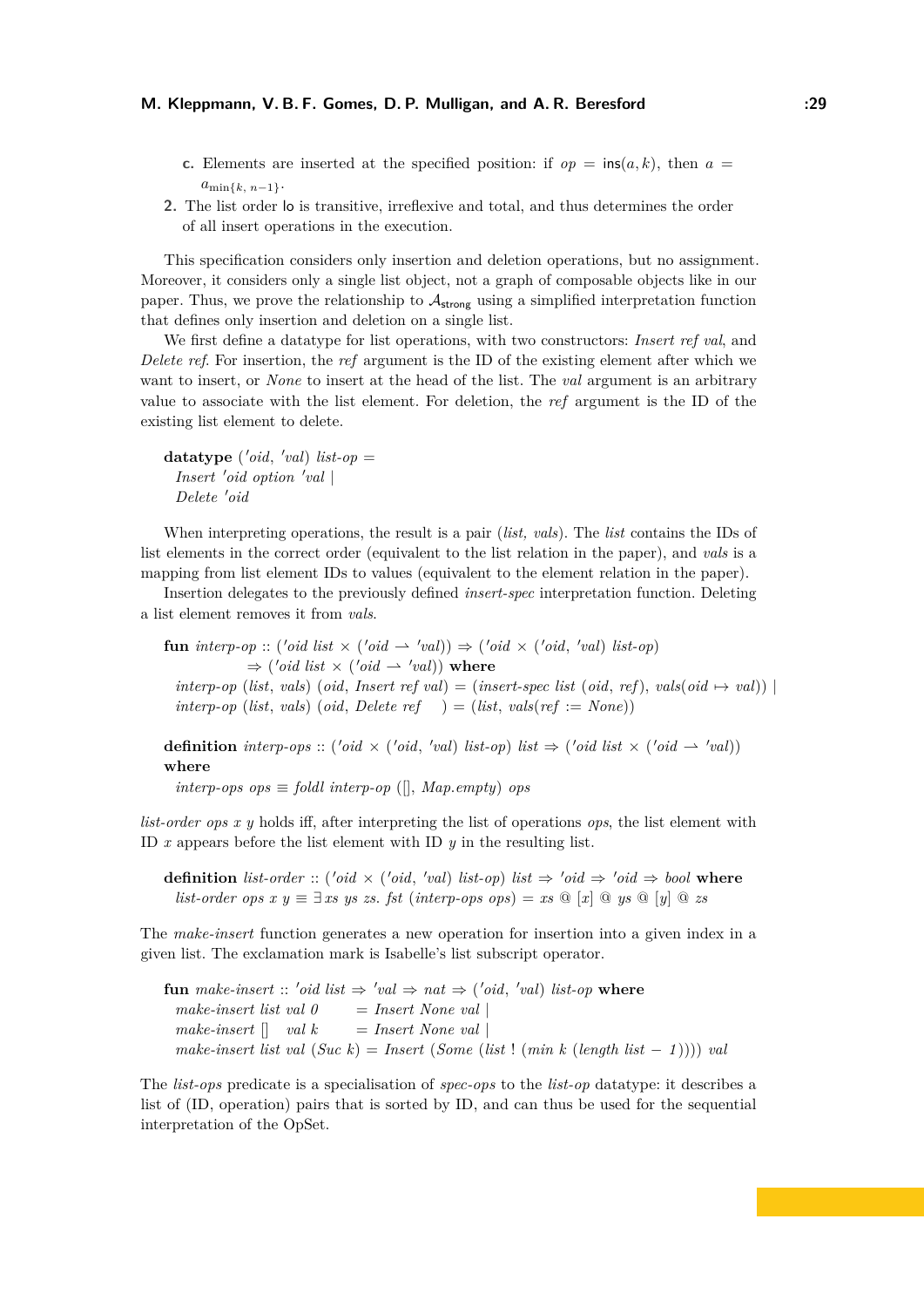${\bf fun} \; list\text{-}op\text{-}deps :: ('oid, 'val) \; list\text{-}op \Rightarrow 'oid \; set \; {\bf where}$ *list-op-deps* (*Insert* (*Some ref*) -) =  $\{ref\}$  |  $list-op-deps$  (*Insert None* -) = {} | *list-op-deps* (*Delete ref* ) = {*ref*}

**locale** *list-opset* = *opset opset list-op-deps* **for**  $opset :: ('oid::\{linorder\} \times ('oid, 'val)$  *list-op*) *set* 

**definition** *list-ops* :: ('oid::{*linorder*}  $\times$  ('oid, 'val) *list-op*) *list*  $\Rightarrow$  *bool* where  $list-ops \textit{ ops} \equiv spec-ops \textit{ops} list-op-deps$ 

# **C.5.1 Satisfying all conditions of** A**strong**

Part 1(a) of Attiya et al.'s specification states that whenever the list is observed, the elements of the list are exactly those that have been inserted but not deleted.  $A_{strong}$  uses the visibility relation  $\leq_{\text{vis}}$  to capture the operations known to a node at some arbitrary point in the execution; in the OpSet model, we can simply prove the theorem for an arbitrary OpSet, since the contents of the OpSet at a particular time on a particular node correspond exactly to the set of operations known to that node at that time.

**theorem** *inserted-but-not-deleted*: **assumes** *list-ops ops* and *interp-ops ops*  $=$  (*list*, *vals*) shows  $a \in dom (vals) \longleftrightarrow (\exists ref val. (a, Insert ref val) \in set ops) \land$  $(\nexists i. (i, Delete a) \in set ops)$ 

Part 1(b) states that whenever the list is observed, the order of list elements is consistent with the global list order. We can define the global list order simply as the list order that arises from interpreting the OpSet containing all operations in the entire execution. Then, at any point in the execution, the OpSet is some subset of the set of all operations.

We can then rephrase condition 1(b) as follows: whenever list element *x* appears before list element *y* in the interpretation of *some-ops*, then for any OpSet *all-ops* that is a superset of *some-ops*, *x* must also appear before *y* in the interpretation of *all-ops*. In other words, adding more operations to the OpSet does not change the relative order of any existing list elements.

**theorem** *list-order-consistent*: **assumes** *list-ops some-ops* **and** *list-ops all-ops* **and** *set some-ops* ⊆ *set all-ops* **and** *list-order some-ops x y* **shows** *list-order all-ops x y*

Part 1(c) states that inserted elements appear at the specified position: that is, immediately after an insertion of *oid* at index *k*, the list index *k* does indeed contain *oid* (provided that *k* is less than the length of the list). We prove this property below.

```
theorem correct-position-insert:
  assumes list-ops (ops @ [(oid, ins)])
   and ins = make-insert (fst (interp-ops ops)) val k
   and list = \text{fst} \text{ (inter_{o} - op_{s} \text{ (op_{s} \text{ @ } [(oid, ins)]))})shows list ! (min k (length list - 1)) = oid
```